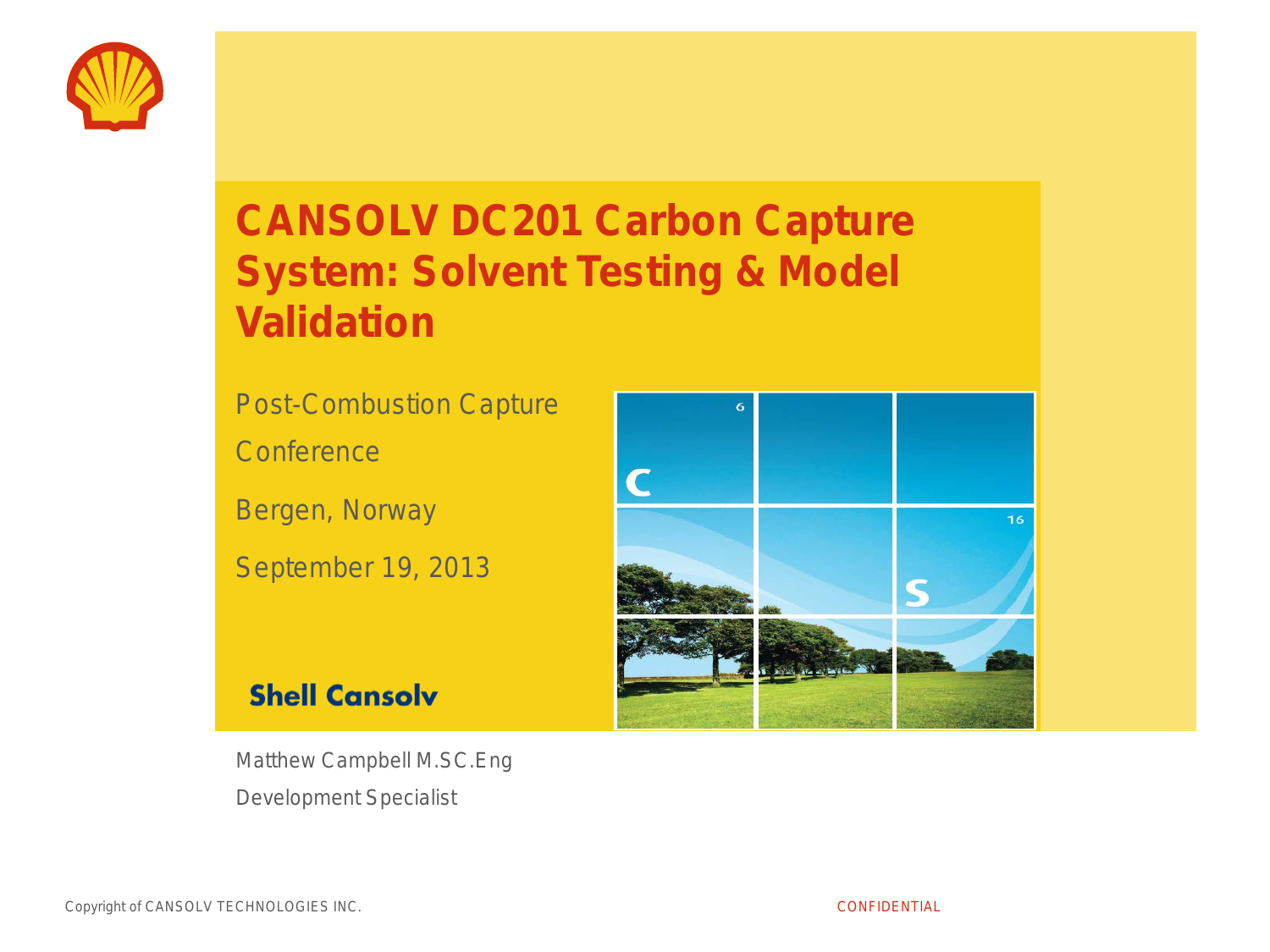### **DEFINITIONS AND CAUTIONARY NOTE**

Resources: Our use of the term "resources" in this presentation includes quantities of oil and gas not yet classified as SEC proved oil and gas reserves. Resources are consistent with the Society of Petroleum Engineers 2P and 2C definitions.

The companies in which Royal Dutch Shell plc directly and indirectly owns investments are separate entities. In this presentation "Shell", "Shell group" and "Royal Dutch Shell" are sometimes used for convenience where references are made to Royal Dutch Shell plc and its subsidiaries in general. Likewise, the words "we", "us" and "our" are also used to refer to subsidiaries in general or to those who work for them. These expressions are also used where no useful purpose is served by identifying the particular company or companies. "Subsidiaries", "Shell subsidiaries" and "Shell companies" as used in this presentation refer to companies over which Royal Dutch Shell plc either directly or indirectly has control. Companies over which Shell has joint control are generally referred to "joint ventures" and companies over which Shell has significant influence but neither control nor joint control are referred to as "associates". In this presentation, joint ventures and associates may also be referred to as "equity-accounted investments". The term "Shell interest" is used for convenience to indicate the direct and/or indirect (for example, through our 23% shareholding in Woodside Petroleum Ltd.) ownership interest held by Shell in a venture, partnership or company, after exclusion of all third-party interest.

This presentation contains forward-looking statements concerning the financial condition, results of operations and businesses of Royal Dutch Shell. All statements other than statements of historical fact are, or may be deemed to be, forward-looking statements. Forward-looking statements are statements of future expectations that are based on management's current expectations and assumptions and involve known and unknown risks and uncertainties that could cause actual results, performance or events to differ materially from those expressed or implied in these statements. Forward-looking statements include, among other things, statements concerning the potential exposure of Royal Dutch Shell to market risks and statements expressing management's expectations, beliefs, estimates, forecasts, projections and assumptions. These forward-looking statements are identified by their use of terms and phrases such as "anticipate", "believe", "could", "estimate", "expect", "goals", "intend", "may", ''objectives'', ''outlook'', ''plan'', ''probably'', ''project'', ''risks'', "schedule", ''seek'', ''should'', ''target'', ''will'' and similar terms and phrases. There are a number of factors that could affect the future operations of Royal Dutch Shell and could cause those results to differ materially from those expressed in the forward-looking statements included in this presentation, including (without limitation): (a) price fluctuations in crude oil and natural gas; (b) changes in demand for Shell's products; (c) currency fluctuations; (d) drilling and production results; (e) reserves estimates; (f) loss of market share and industry competition; (g) environmental and physical risks; (h) risks associated with the identification of suitable potential acquisition properties and targets, and successful negotiation and completion of such transactions; (i) the risk of doing business in developing countries and countries subject to international sanctions; (i) legislative, fiscal and regulatory developments including regulatory measures addressing climate change; (k) economic and financial market conditions in various countries and regions; (l) political risks, including the risks of expropriation and renegotiation of the terms of contracts with governmental entities, delays or advancements in the approval of projects and delays in the reimbursement for shared costs; and (m) changes in trading conditions. All forward-looking statements contained in this presentation are expressly qualified in their entirety by the cautionary statements contained or referred to in this section. Readers should not place undue reliance on forward-looking statements. Additional risk factors that may affect future results are contained in Royal Dutch Shell's 20-F for the year ended December 31, 2012 (available at www.shell.com/investor and www.sec.gov ). These risk factors also expressly qualify all forward looking statements contained in this presentation and should be considered by the reader. Each forward-looking statement speaks only as of the date of this presentation, 19 April 2013. Neither Royal Dutch Shell plc nor any of its subsidiaries undertake any obligation to publicly update or revise any forward-looking statement as a result of new information, future events or other information. In light of these risks, results could differ materially from those stated, implied or inferred from the forward-looking statements contained in this presentation.

We may have used certain terms, such as resources, in this presentation that United States Securities and Exchange Commission (SEC) strictly prohibits us from including in our filings with the SEC. U.S. Investors are urged to consider closely the disclosure in our Form 20-F, File No 1-32575, available on the SEC website www.sec.gov. You can also obtain these forms from the SEC by calling 1-800-SEC-0330.

Copyright of CANSOLVeTEnGHOGIES INC. CONFIDENTIAL CONFIDENTIAL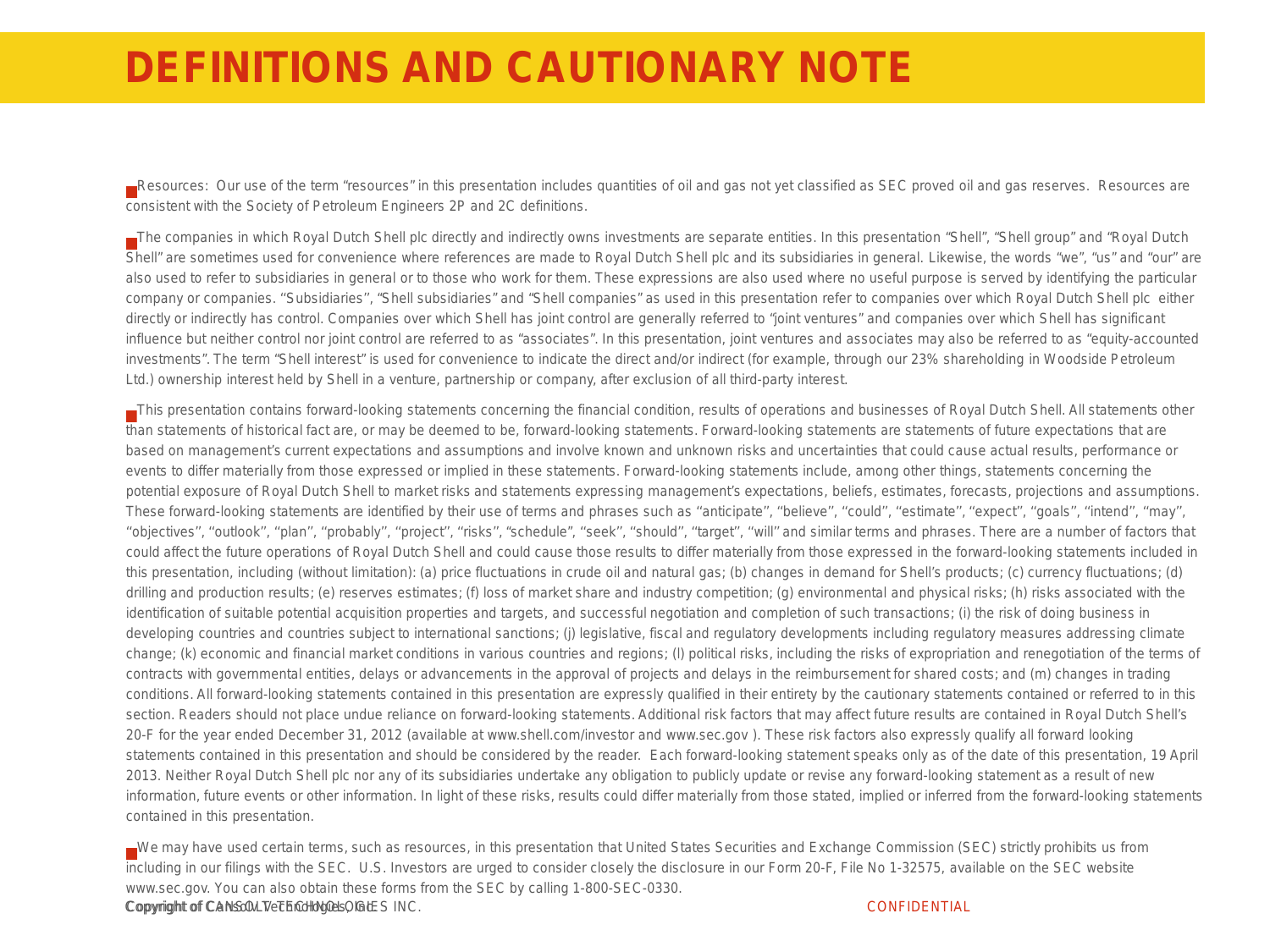### **Presentation Agenda**

- Background of Cansolv Technologies
- Cansolv Modeling & Design Approach
- $\blacksquare$  SO<sub>2</sub> Experience & Model/Design Validation
- CO<sub>2</sub> Experience Current/Future
- CANSOLV DC201 Model Development

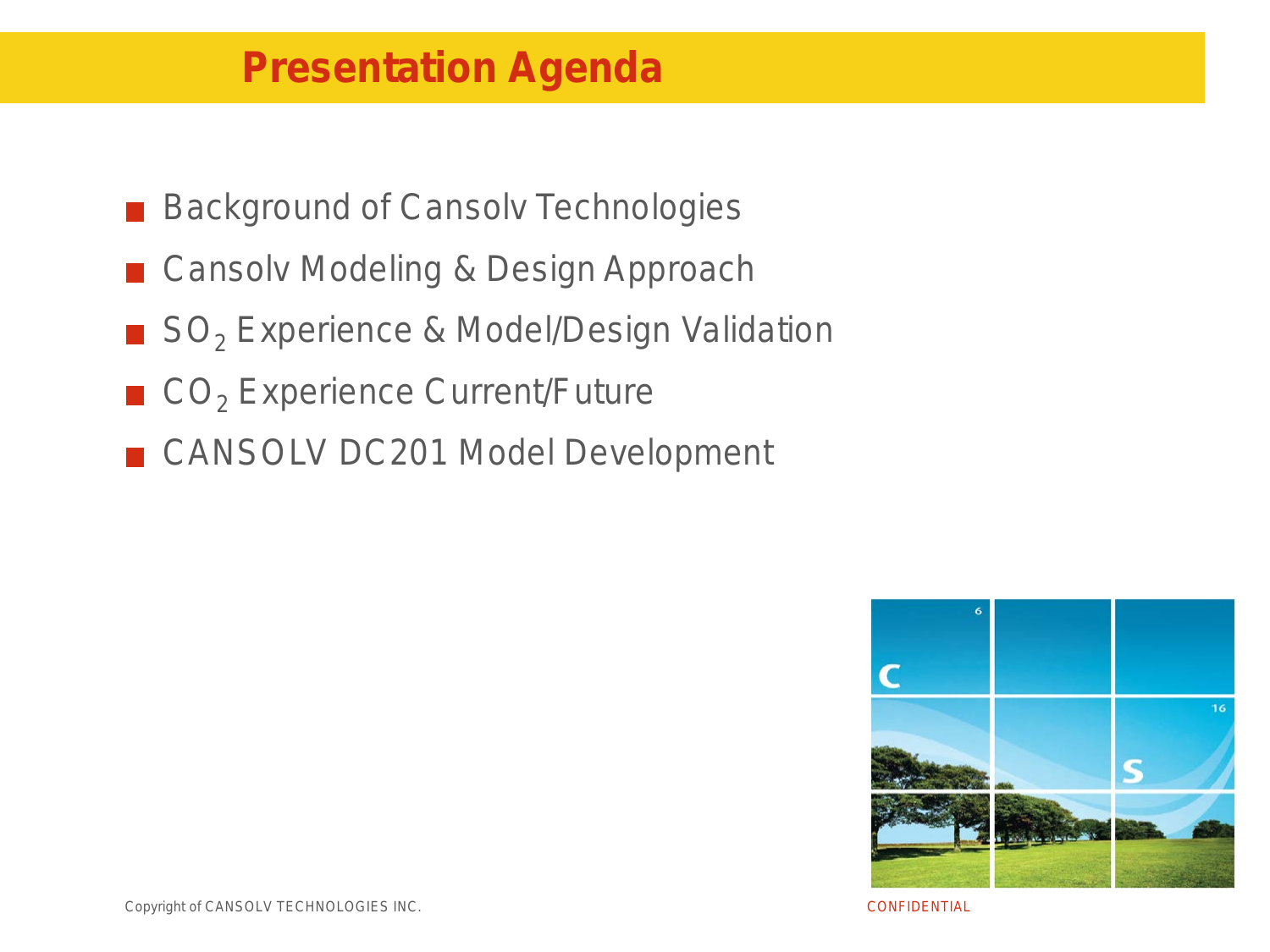## **Background of Cansolv Technologies**

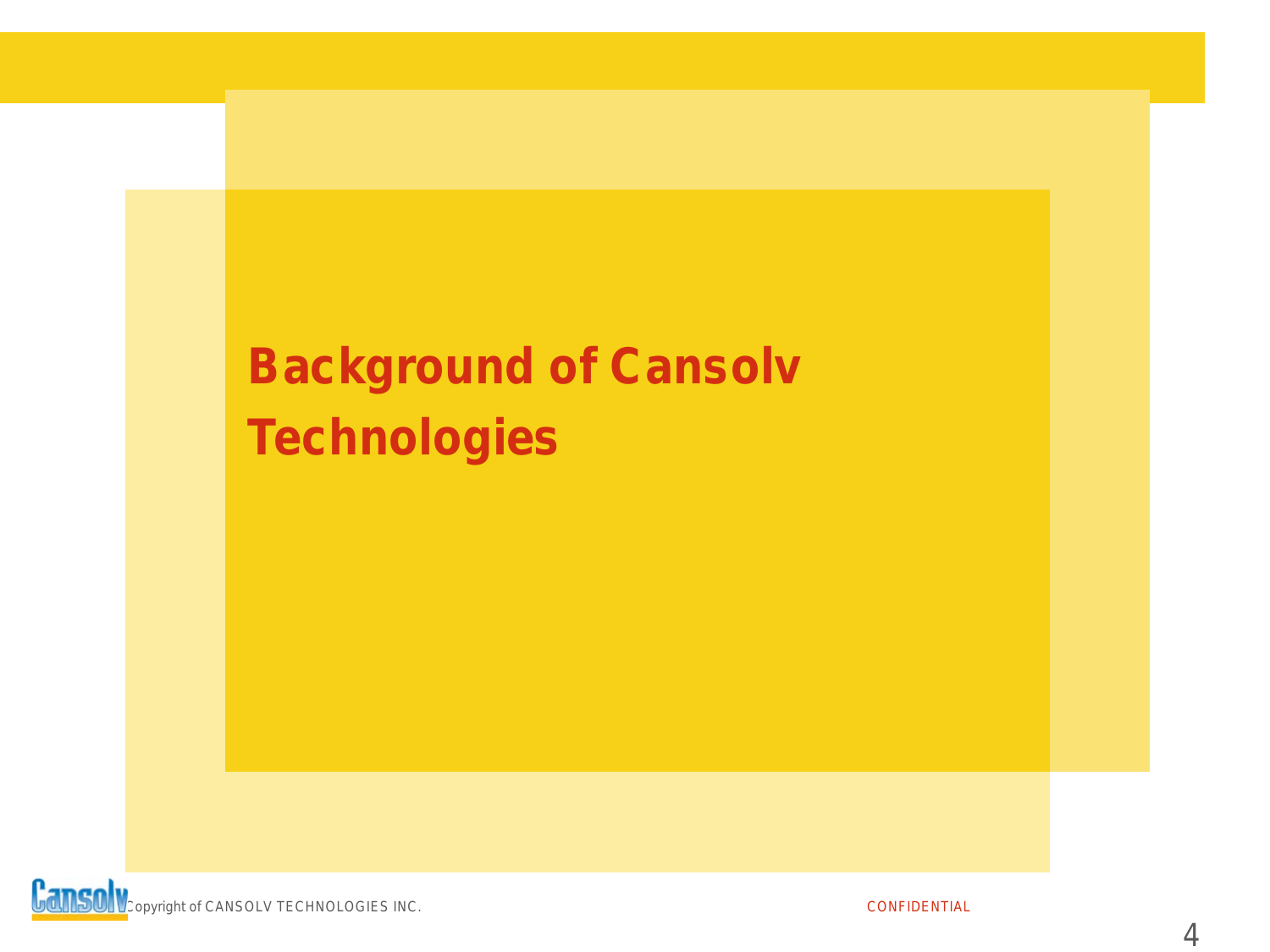### **CANSOLV TECHNOLOGIES INC.**

- Founded in 1997 to commercialize post-combustion  $SO<sub>2</sub>$ **Scrubbing**
- Extensive experience with regenerable amine processes
- Track record of delivering commercial scale –flue gas treating amine plants worldwide
- 20+ Licenses, 15 in operation worldwide
- Part of the **Shell group** since Dec 2008 (100%)
- Based in Montreal, Canada and Beijing, PRC

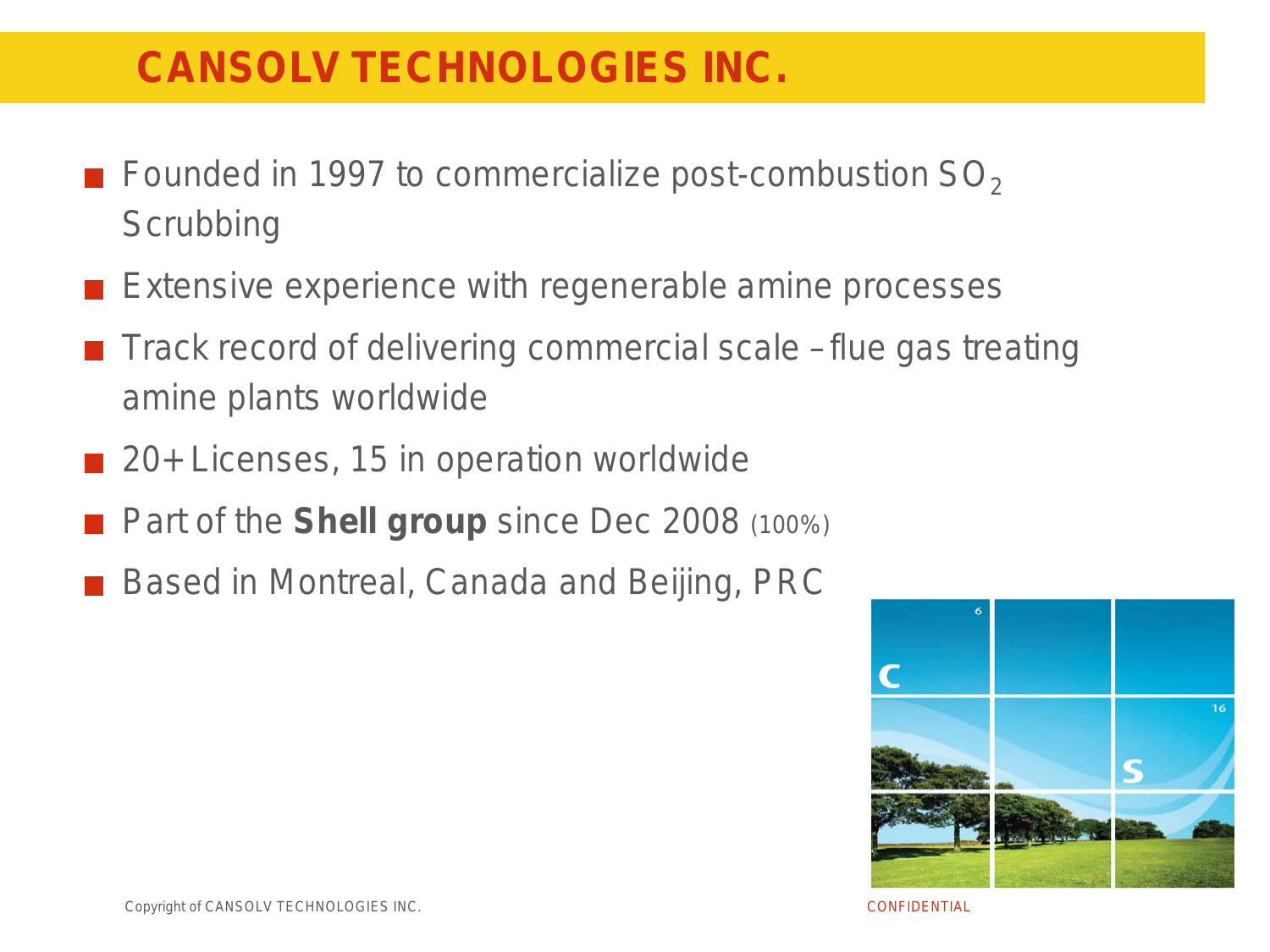## **Cansolv Modeling & Design Approach**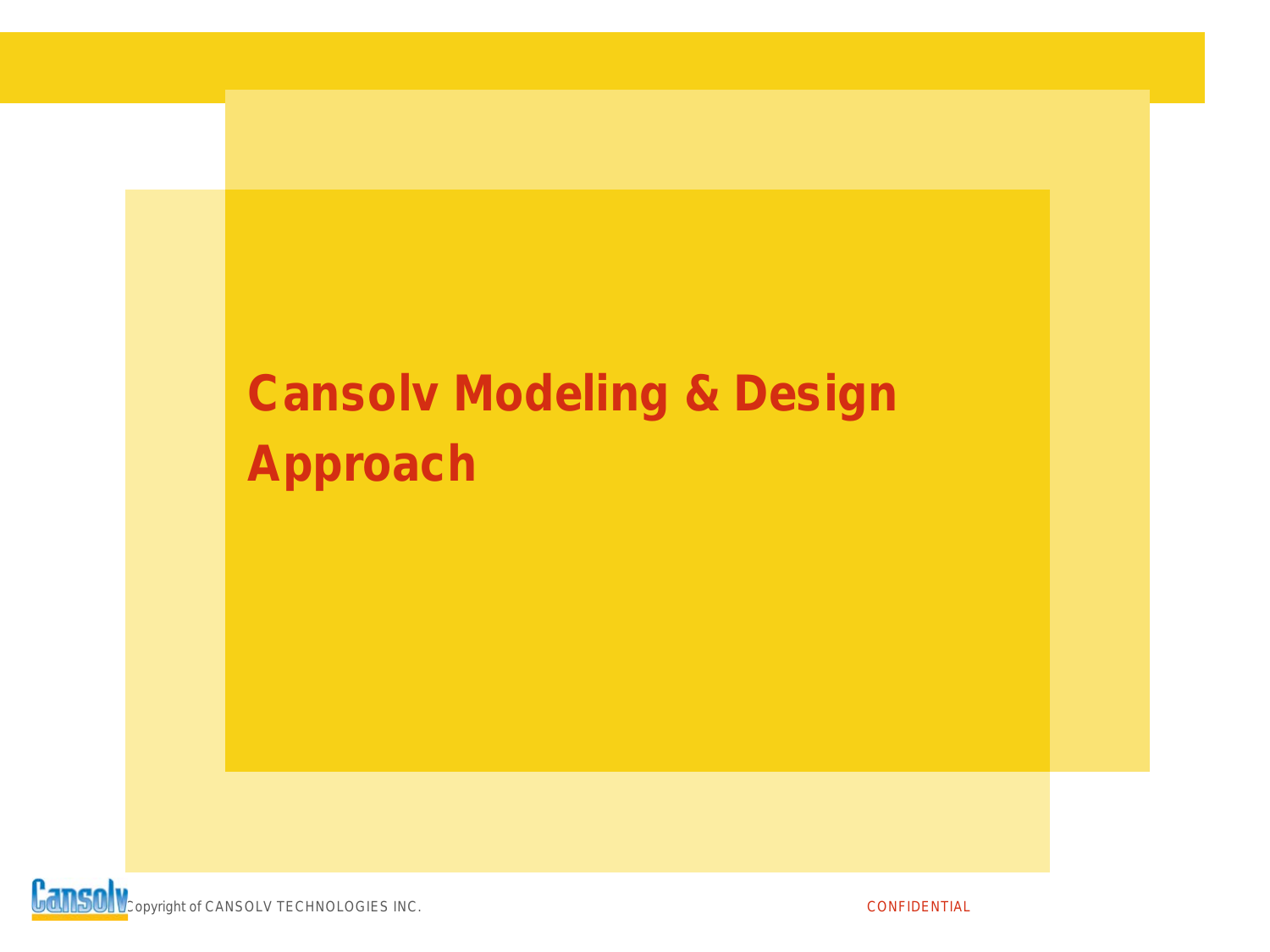### **Cansolv Modeling & Design Approach**

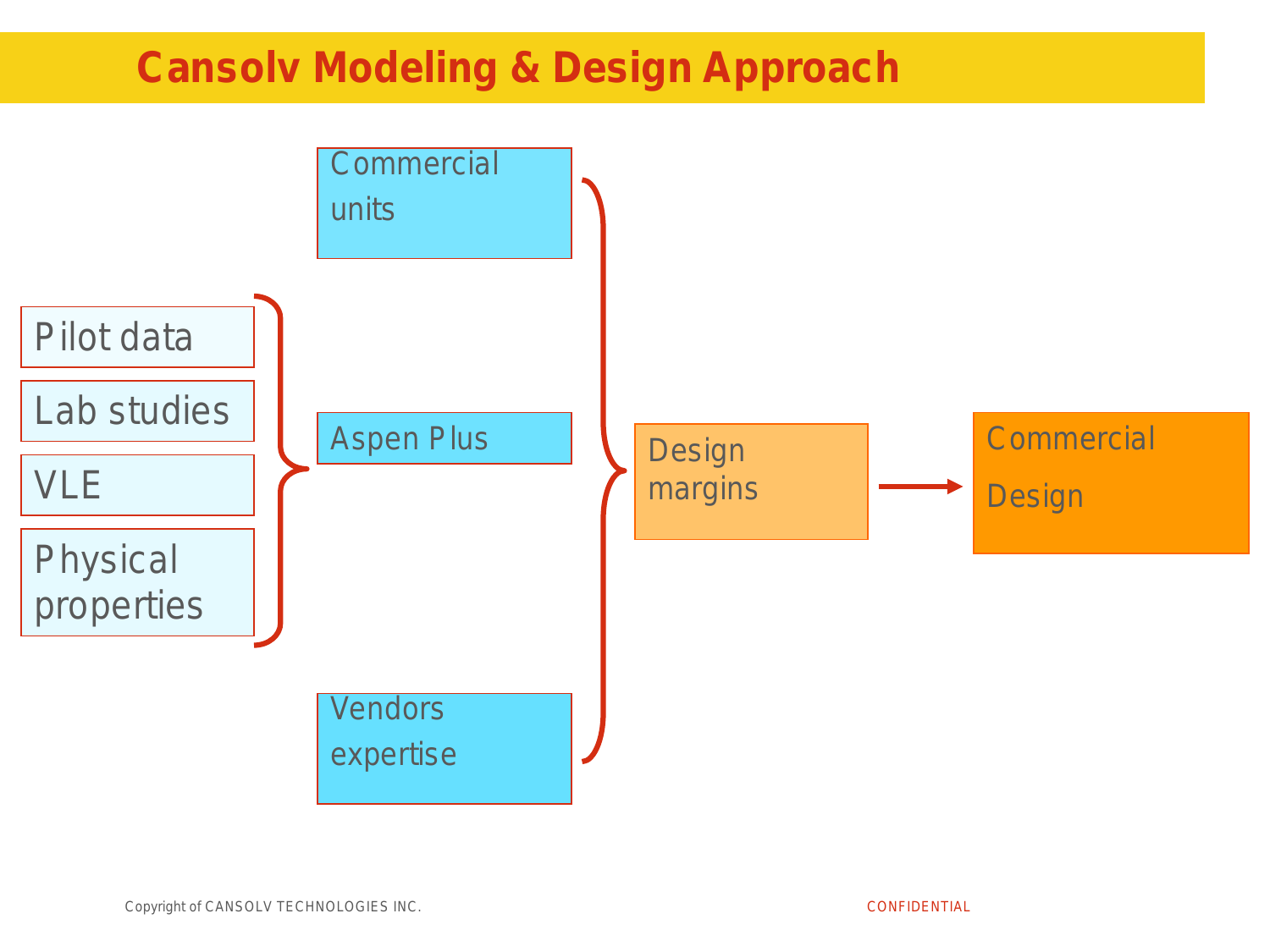## **SO2 Experience & Model/Design Validation**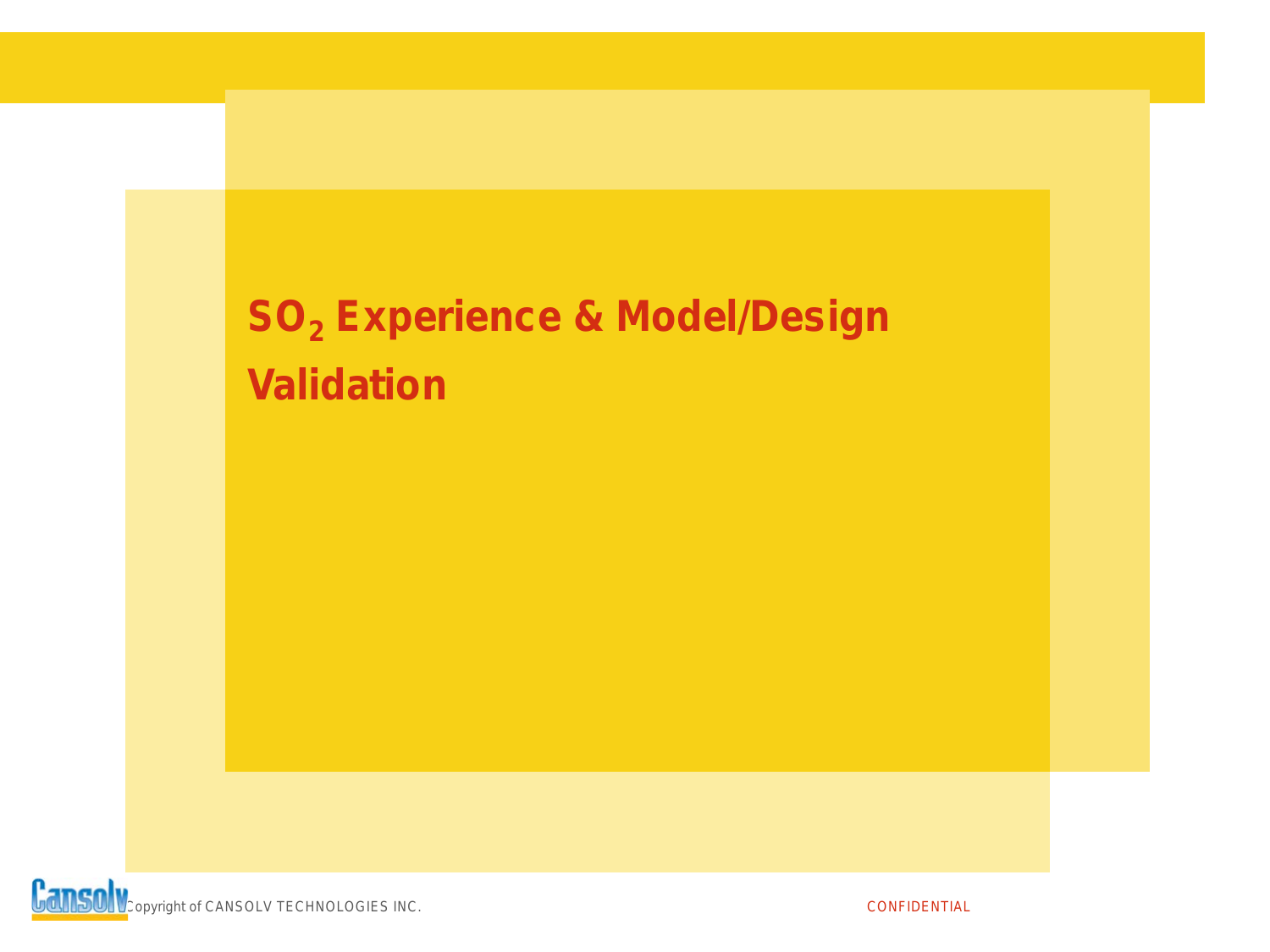### **Scale-Up of CANSOLV SO<sub>2</sub> Scrubbing**

|                 |             | <b>Sulfur Recovery Unit, Belgium</b> |                    |                             | <b>Sulfuric Acid Plant, USA</b> |                   |                             | <b>FCCU, USA</b>       |                   |                             |
|-----------------|-------------|--------------------------------------|--------------------|-----------------------------|---------------------------------|-------------------|-----------------------------|------------------------|-------------------|-----------------------------|
|                 |             | <b>Pilot</b><br>(1999)               | Design             | <b>Commercial</b><br>(2002) | <b>Pilot</b><br>(2000)          | Design            | <b>Commercial</b><br>(2002) | <b>Pilot</b><br>(2003) | Design            | <b>Commercial</b><br>(2006) |
| <b>Gas Flow</b> | <b>SCFM</b> | 35                                   | 6,300              | 6,000                       | 70                              | 25,000            | 25,000                      | 50                     | 470,000           | 430,000                     |
| [SO2]in         | vol $%$     | 1.2%                                 | 1.4%               | 1.0%                        | 0.4%                            | 0.4%              | 0.4%                        | 900 ppmv               | 850 ppmv          | 800 ppmv                    |
| [SO2]out        | ppmy        | < 100                                | 75                 | 50                          | $20$                            | 20                | 15                          | 20                     | 25                | 15                          |
| L/G             | gal/kscf    | 8.9                                  | 10.7               | 7.1                         | 5.4                             | 3.2               | 2.7                         | 6.0                    | 4.2               | 3.5                         |
| <b>Steam</b>    | lb / gal    | 3.8                                  | 3.6                | 2.1                         | 3.4                             | 2.9               | 1.9                         | 3.3                    | 2.8               | 2.5                         |
| absorber DxH    | ft x ft     | $0.5 \times 14$ ft                   | $4.6 \times 30$ ft | $4.6 \times 30$ ft          | $0.5 \times 14$ ft              | $10 \times 35$ ft | 10 x 35 ft                  | $0.5 \times 14$ ft     | 32 x 120 ft       | 32 x 120 ft                 |
| stripper DxH    | ft x ft     | $0.3 \times 16$ ft                   | $4.3 \times 50$ ft | $4.3 \times 50$ ft          | $0.3 \times 16$ ft              | $3 \times 40$ ft  | $3 \times 40$ ft            | $0.3 \times 16$ ft     | $12 \times 64$ ft | 12 x 64 ft                  |
|                 |             |                                      |                    |                             |                                 |                   |                             |                        |                   |                             |





- **From Pilot to Commercial Scale:**
- **Confirmed lower steam consumption**
- **Confirmed improved hydraulics & mass transfer**
- **Improved capture performance**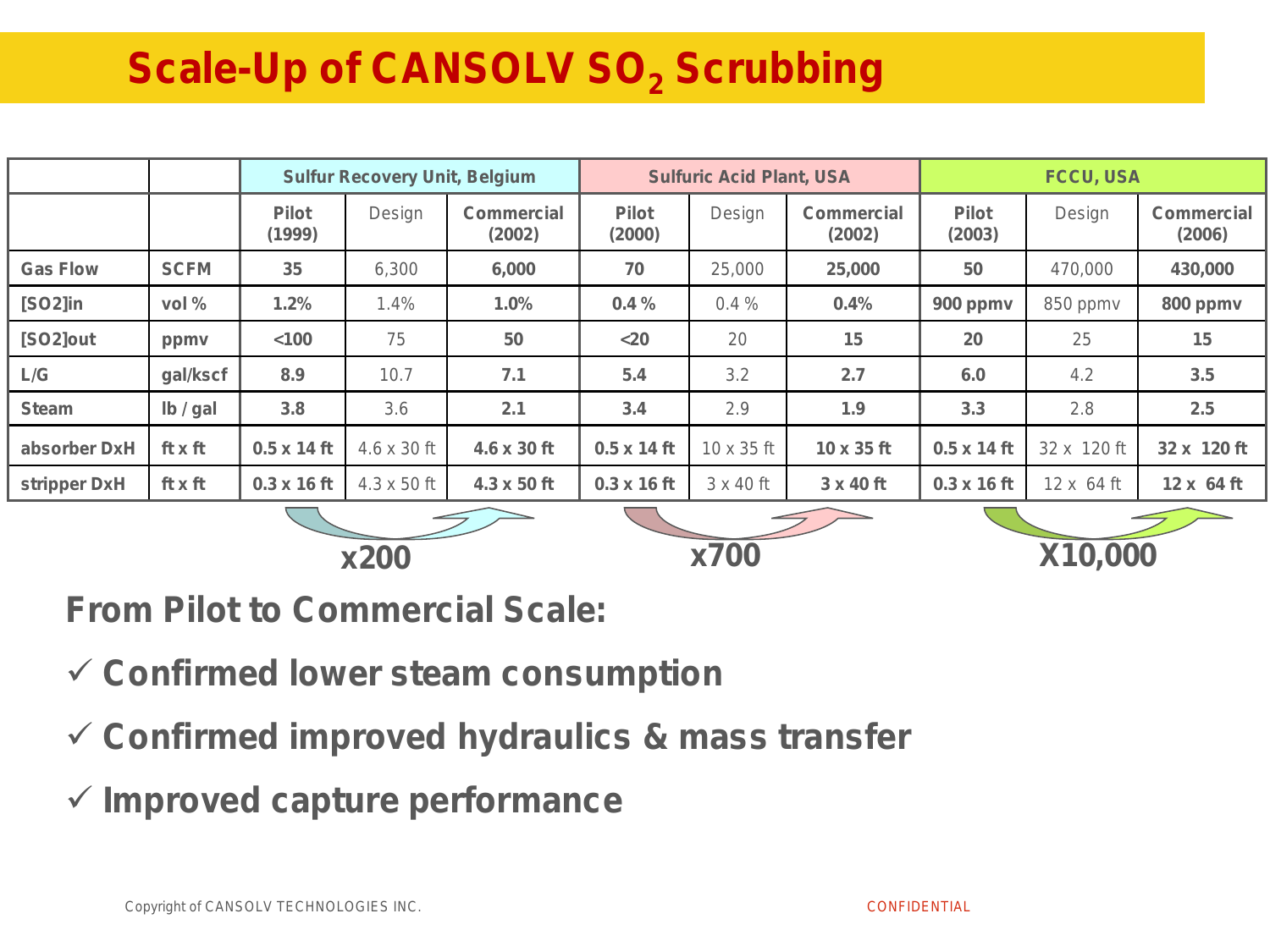### **CO2 Experience – Current & Future Projects**

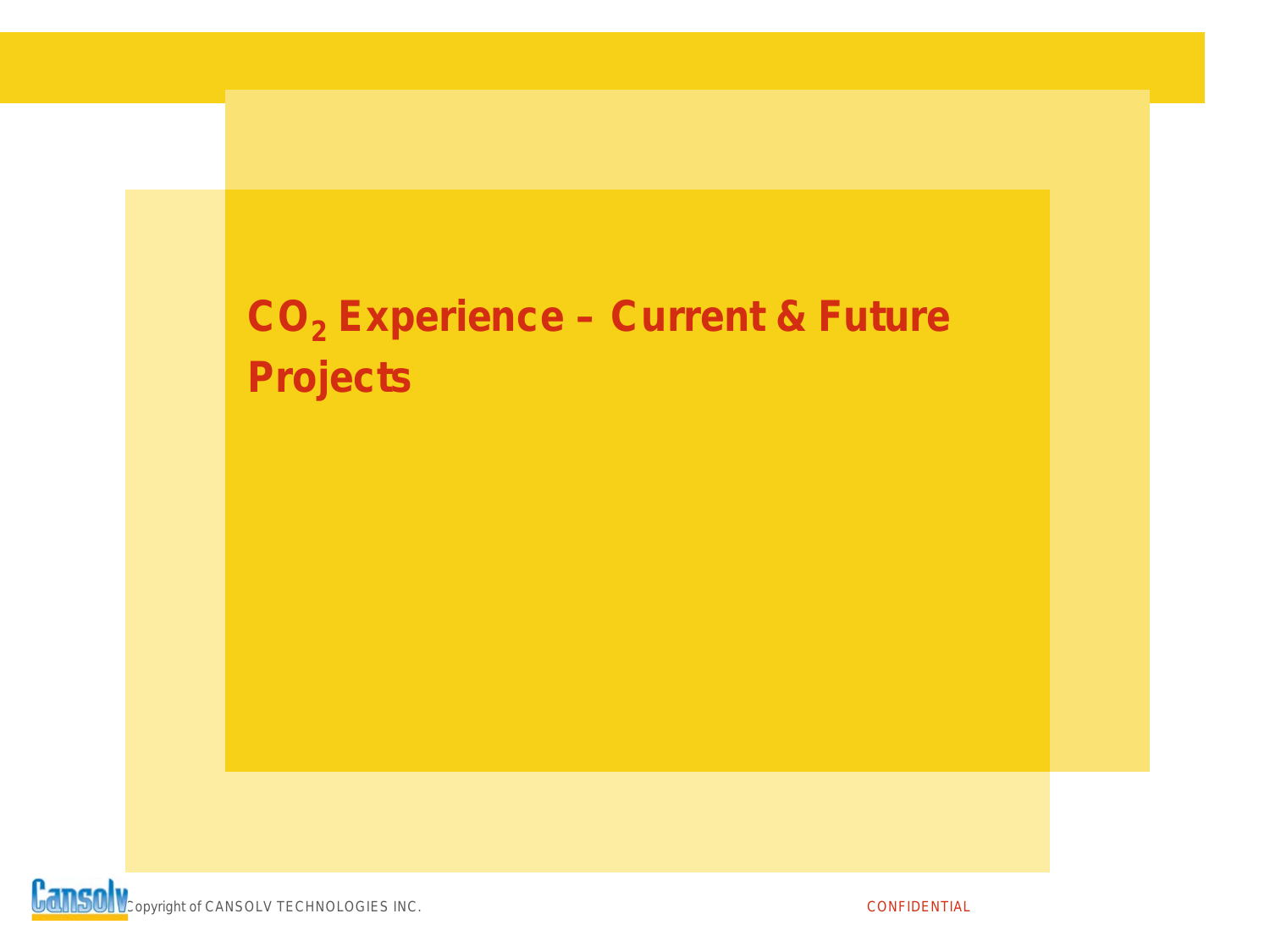### **Cansolv CO<sub>2</sub> Capture Unit at Lanxess CISA**

- Location: New Castle, South Africa
- Scale: 170 tpd  $CO<sub>2</sub>$  capture (90%) capture)
- Natural Gas Boilers
- $CO<sub>2</sub>$  for sodium dichromate production
- Plant to be self-sufficient on steam  $\&$  CO<sub>2</sub>







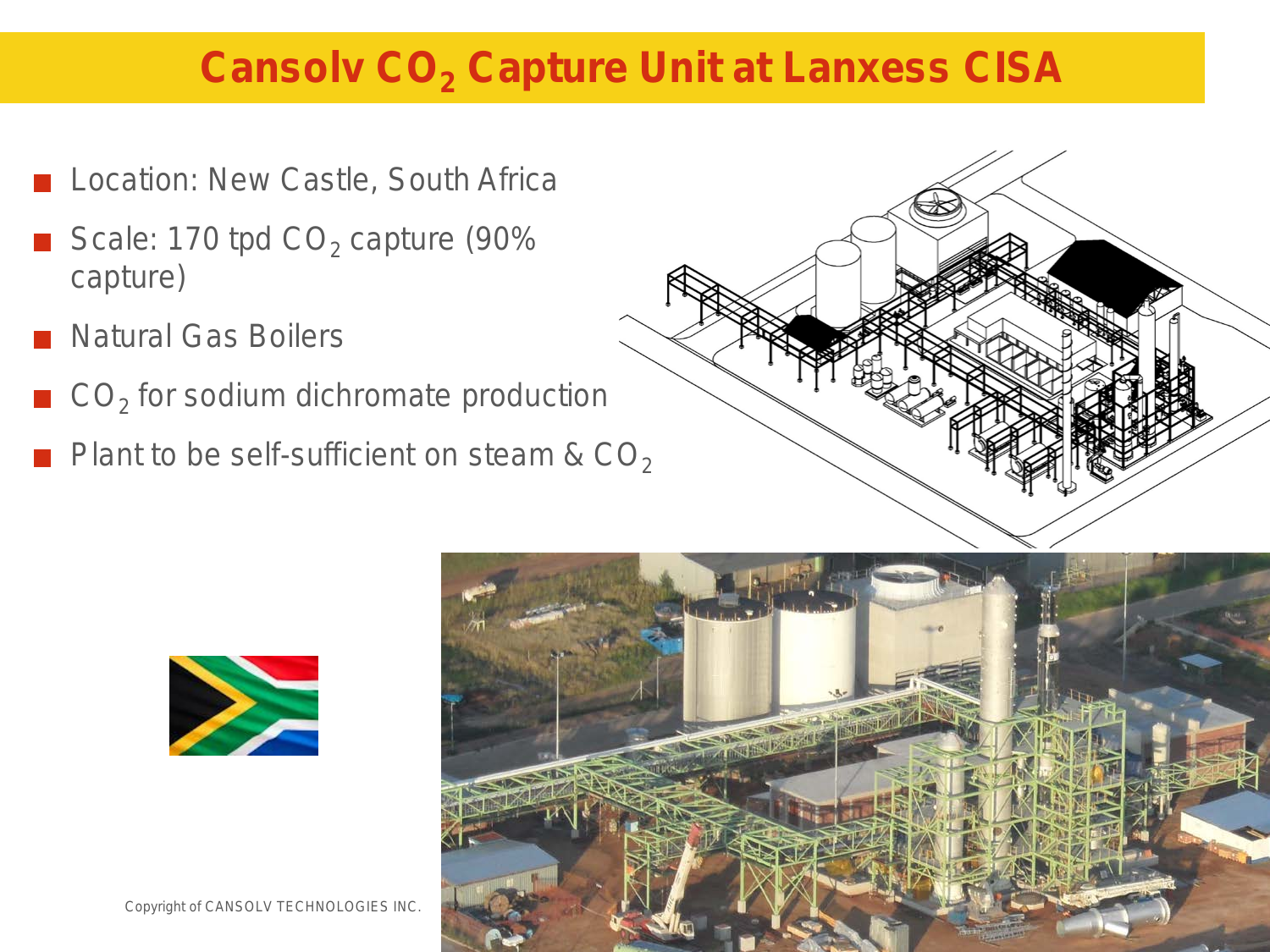### **SaskPower BD3 (150 MW) Integrated CCS Demo Project**

- Lignite coal fired power plant (150 MW Before CCS Project)
	- $\blacksquare$  ~12% CO<sub>2</sub>, ~ 1,000 ppmv SO<sub>2</sub>
	- 90% Capture required
- $\sim$  1,200,000 tpy CO<sub>2</sub> captured
- $CO<sub>2</sub>$  sold for EOR (Contract signed with Cenovus)
- $SO_2$  converted to  $H_2SO_4$  (~60 tpd) & sold to fertilizer market

#### Unique Cost savings features employed

- **Material of construction: lined concrete absorbers & amine tank**
- Rectangular absorbers to save on plot space and optimize packing design/installation
- Integrated Heat Recovery between  $SO<sub>2</sub>$  and  $CO<sub>2</sub>$  systems





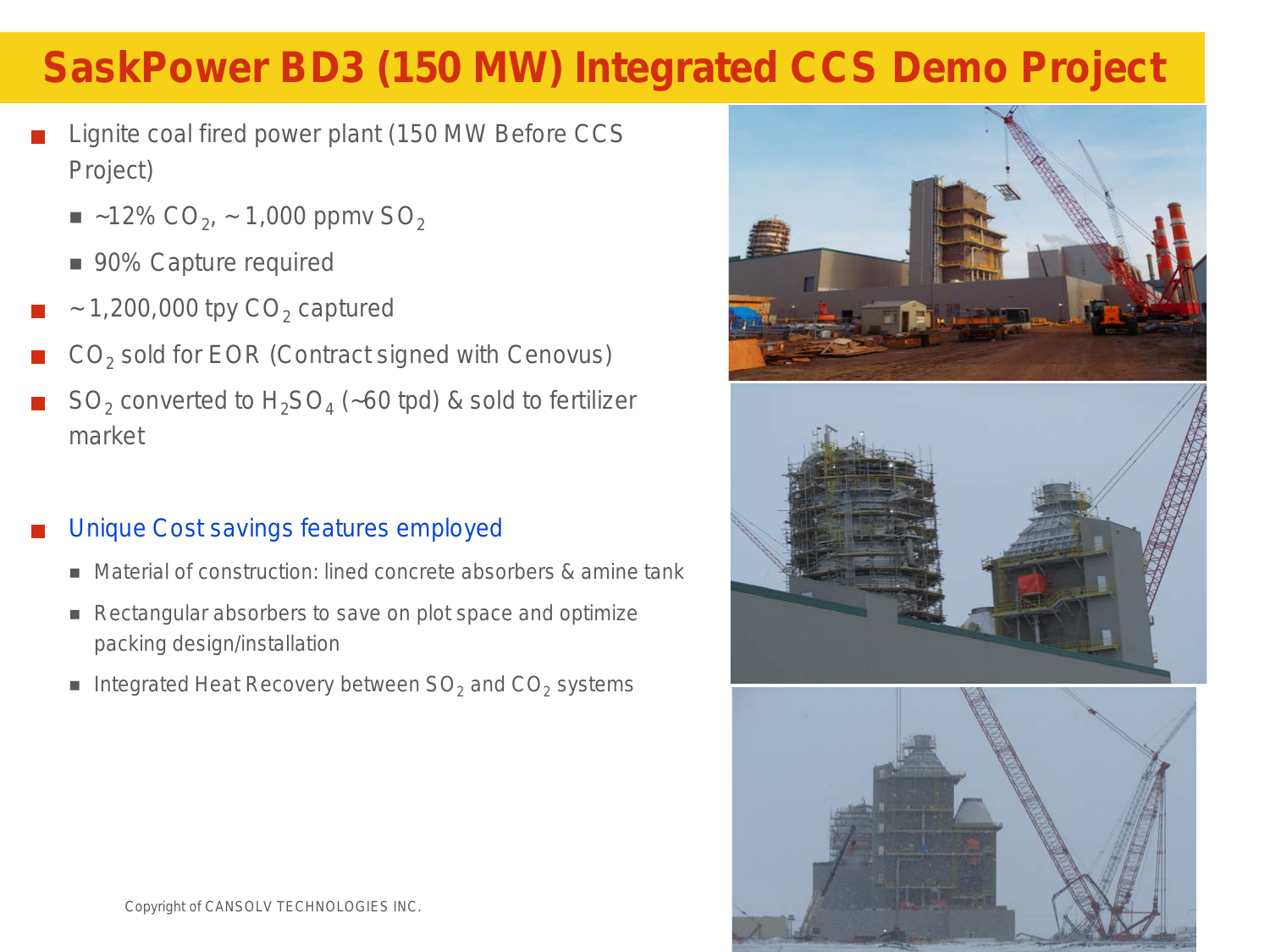### **SSE Peterhead – CCGT CO<sub>2</sub> Capture Pre-FEED**

- Completed Pre-FEED study for Scottish & Southern Energy
- Retrofit of a ~300MW CCGT to include CCS
- Sequestration of  $CO<sub>2</sub>$ : Goldeneye (off-shore North Sea)

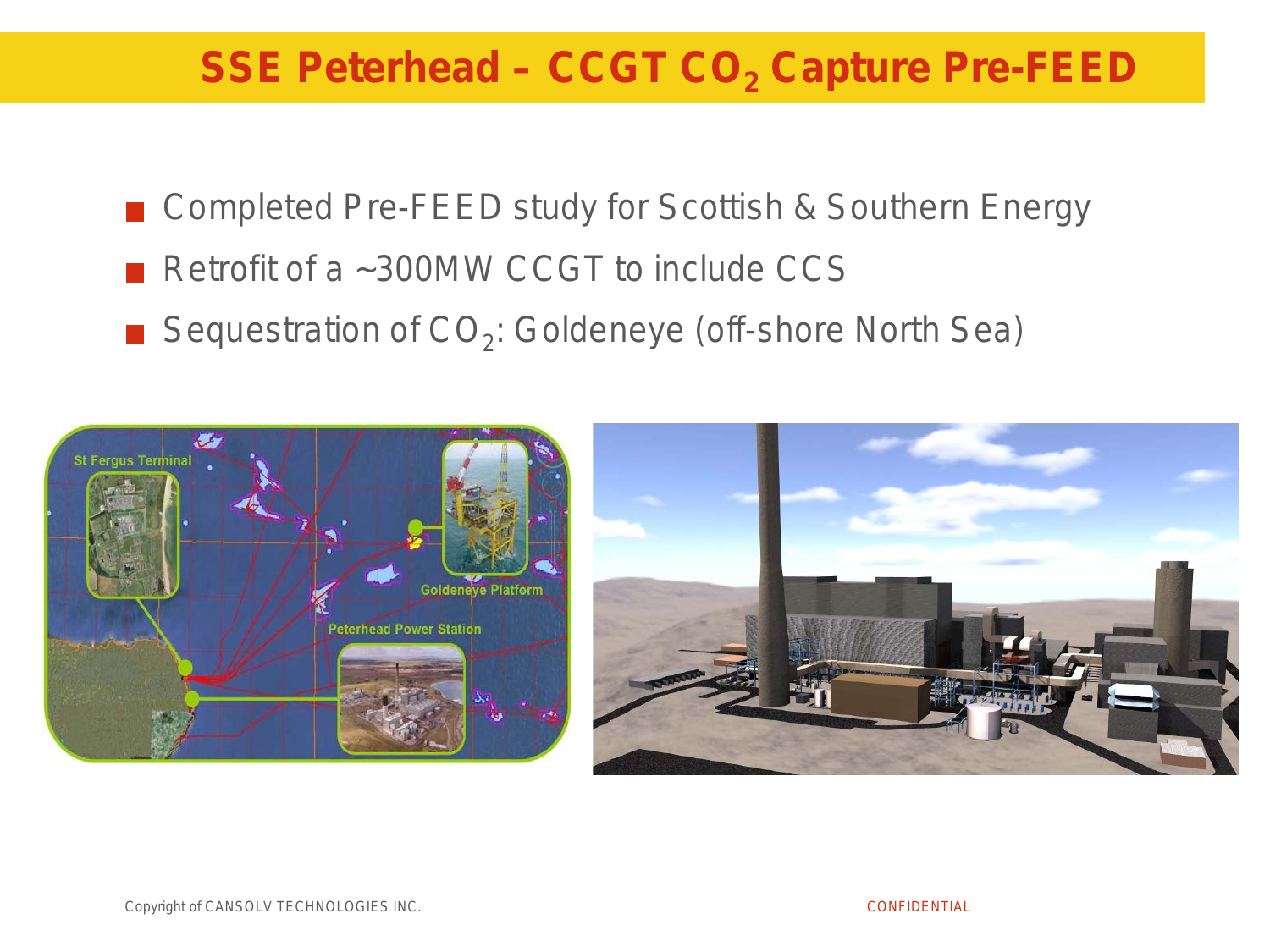### **CANSOLV DC201 Model Development**

Ca \_<br>Copyright of CANSOLV TECHNOLOGIES INC. And the contract of the contract of the contract of contract of the con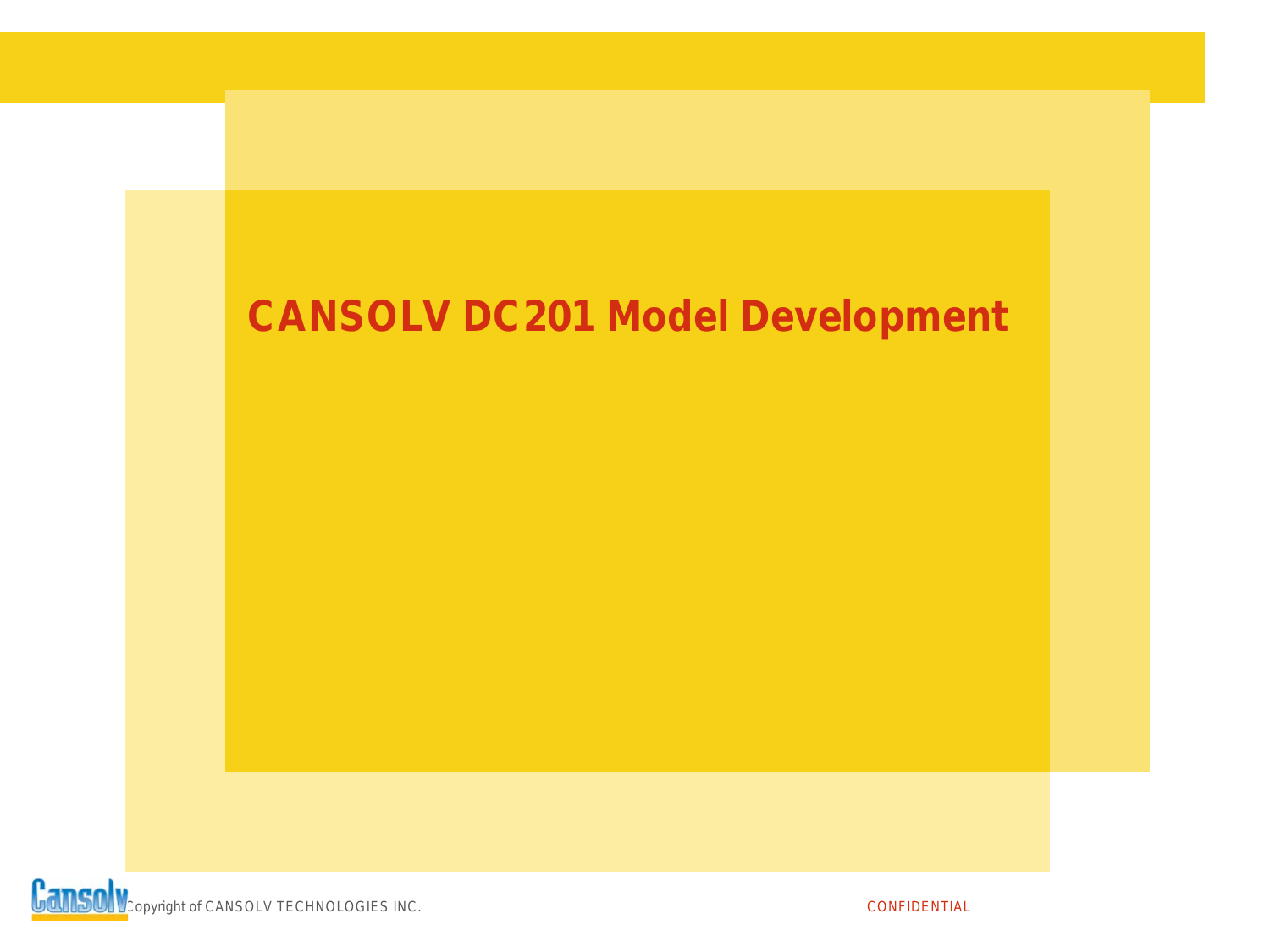### **Approach to Modeling Amine Processes**

### **Model Development Roadmap**

#### 1- **Complete and acquire consistent set of data**

□ Chemistry data VLE data (binary and ternary) □ Speciation data □ Heat of absorption data □ Heat capacity data □ Transport property data □ Kinetic data

#### 2- **High quality pilot data**

3- Data used to build the **Aspen Plus model** of the Cansolv process

#### 4- **Commercial design**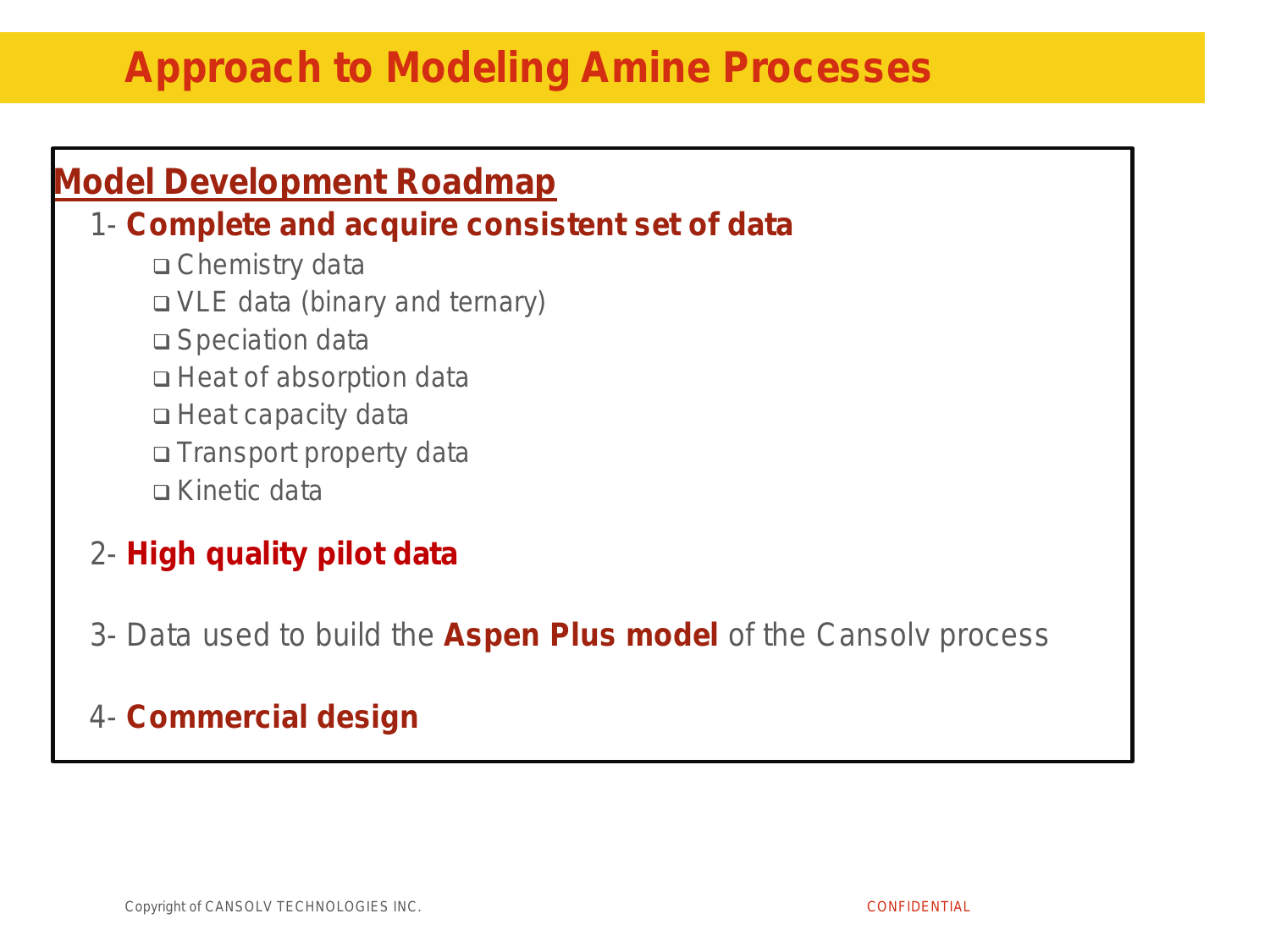### **CANSOLV DC201 Absorber Model Validation & Design Margins**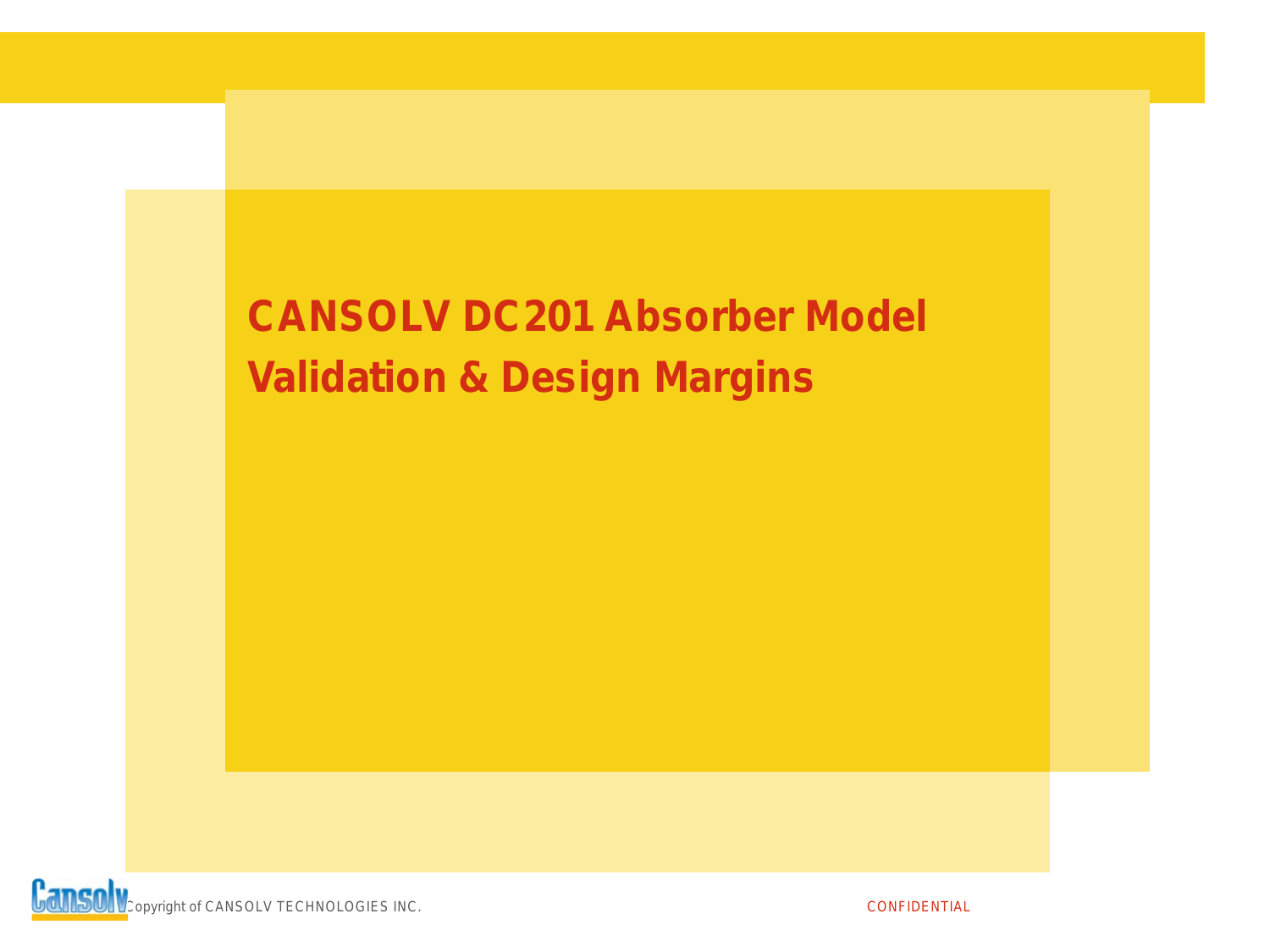### **CANSOLV DC201 Model Validation Absorber Results**

#### 3 Independent Piloting Campaigns used for Validation of Model

|                                  | <b>Units</b>        | <b>Piloting</b><br><b>Campaign 1</b> | <b>Piloting</b><br><b>Campaign 2</b> | <b>Piloting</b><br><b>Campaign 3</b> |  |  |  |  |
|----------------------------------|---------------------|--------------------------------------|--------------------------------------|--------------------------------------|--|--|--|--|
| <b>Absorber Packing Details</b>  |                     |                                      |                                      |                                      |  |  |  |  |
| Packing Type                     | type                | <b>Sulzer MellaPak Plus</b><br>252Y  | <b>Sulzer MellaPak 2X</b>            | Koch 1Y HC                           |  |  |  |  |
| Max Packing<br><b>Height</b>     | m                   | 18                                   | 19                                   | 11                                   |  |  |  |  |
| Packing<br><b>Diameter</b>       | m                   | 0.64                                 | 0.20                                 | 0.20                                 |  |  |  |  |
| # of Intercoolers                | #                   | $0,1$ or $2$                         | $0$ or $1$                           | 0, 1, 2 or 3                         |  |  |  |  |
|                                  |                     | <b>Flue Gas Conditions</b>           |                                      |                                      |  |  |  |  |
| <b>Gas Flowrate</b>              | Nm <sup>3</sup> /hr | 1750                                 | 224                                  | 179                                  |  |  |  |  |
| CO <sub>2</sub><br>Concentration | $vol\%$<br>(wet)    | $11 - 12$                            | $3 - 4$                              | $12 - 22$                            |  |  |  |  |
| Temperature                      | $\circ$ C           | $40 - 50$                            | $30 - 40$                            | $30 - 40$                            |  |  |  |  |

Copyright of CANSOLV TECHNOLOGIES INC. **CONFIDENTIAL** CONFIDENTIAL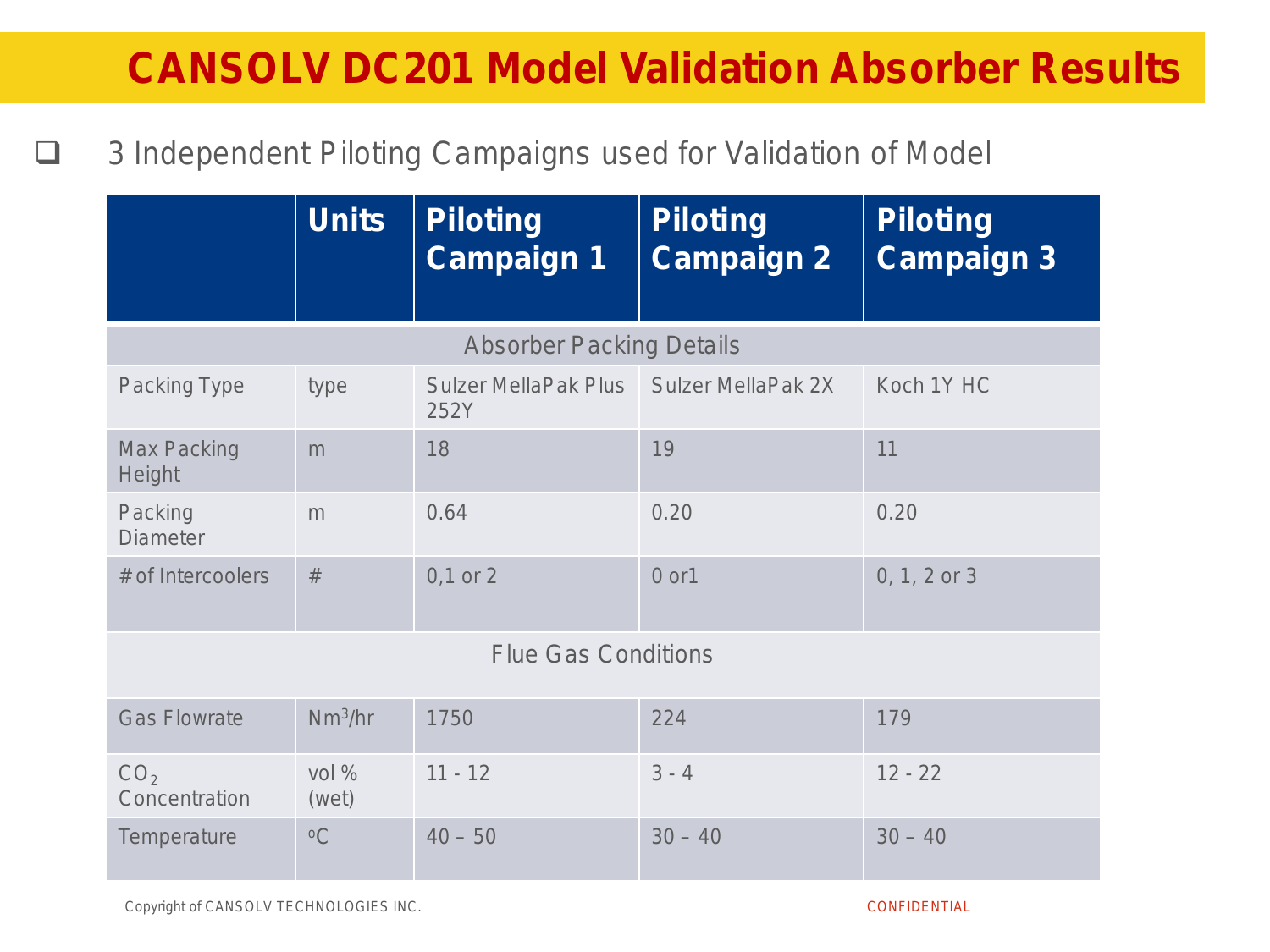### **Absorber Profile Piloting Campaign 1**

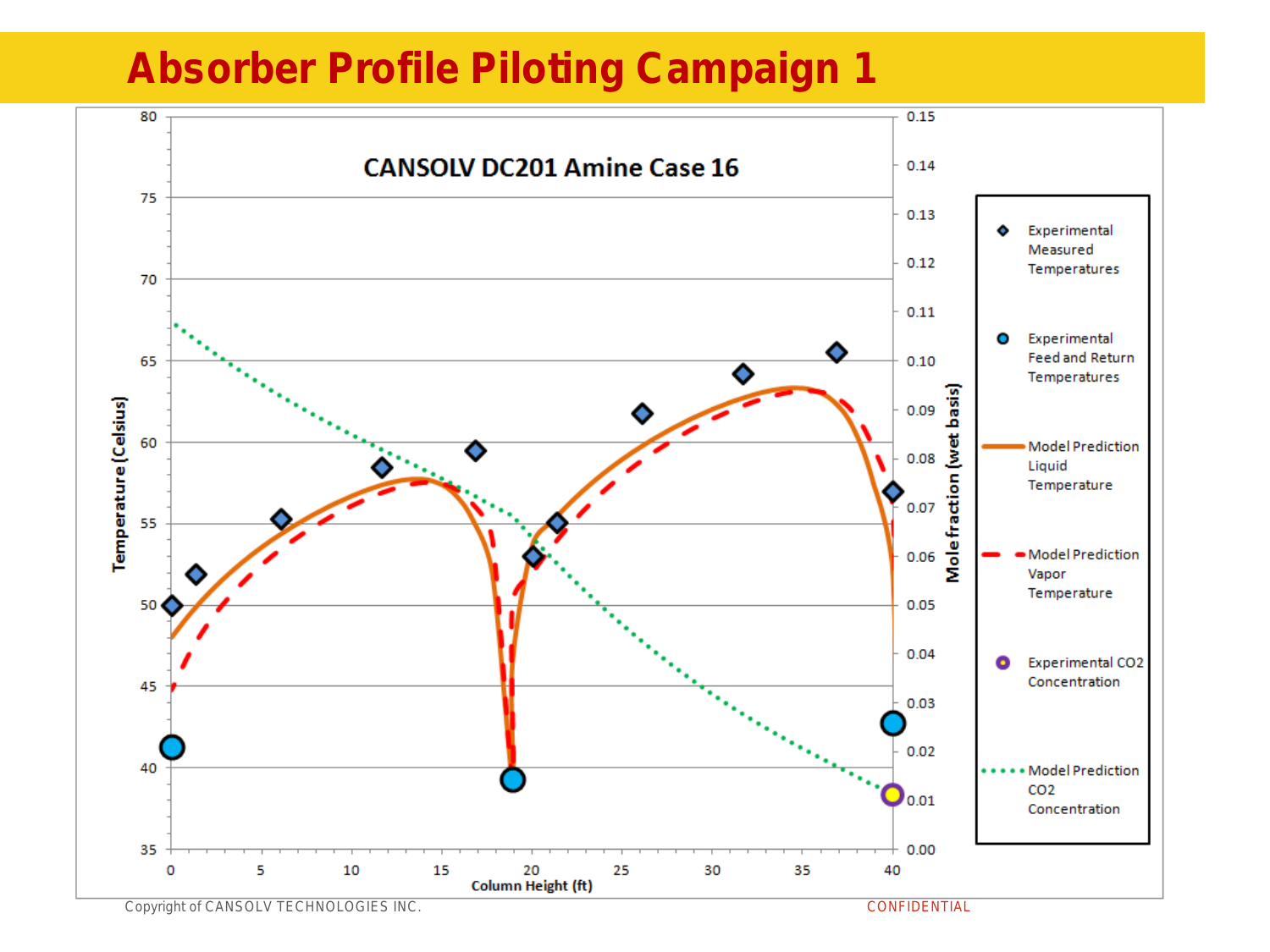### **Absorber Profile Piloting Campaign 2**

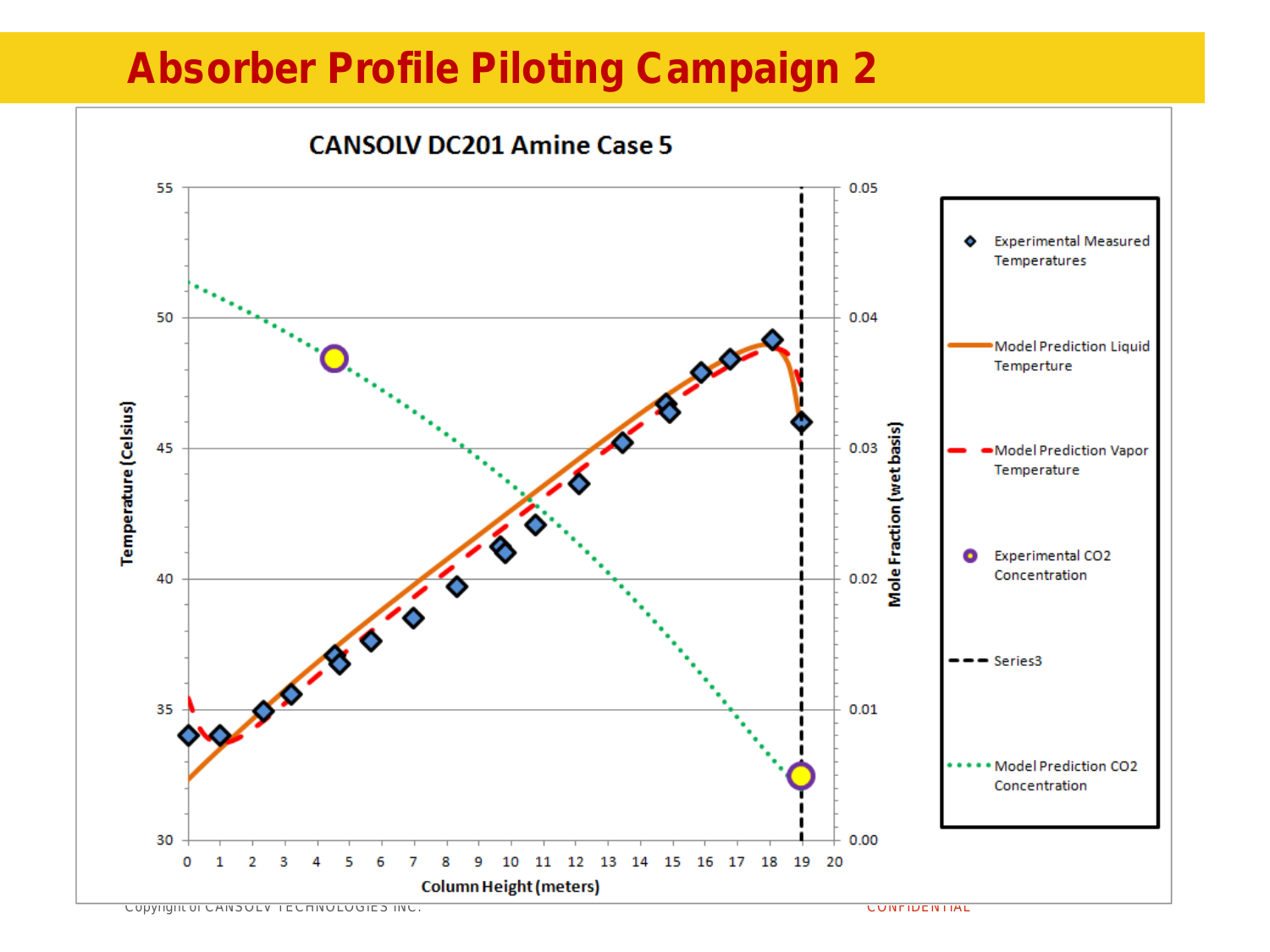### **Absorber Profile Piloting Campaign 3**

**CANSOLV DC201 Amine Case C011** 85  $0.15$  $0.14$ Experimental 80 Measured  $0.13$ Temperatures 75 ing personal personal personal personal personal personal personal personal personal personal personal personal<br>Personal personal personal personal personal personal personal personal personal personal personal personal pe  $0.12$ **Experimental Feed** 70  $0.11$ and Return Temperatures 65  $0.10$ Mole Fraction (wet basis) Temperature (Celsius) Model Prediction 0.09 60 **Liquid Temperature** 0.08 55 0.07 Model Prediction 50 Vapor Temperature 0.06 45 0.05 О **Experimental CO2**  $\bullet$ 0.04 40 Concentrations 0.03  $35<sub>1</sub>$ 0.02 Model Prediction 30 CO2 Concentration  $0.01$ 25 0.00  $\mathbf 0$  $\overline{2}$ 3 5 6  $\overline{7}$ 8 9 10 11 1 4 **Column Height (meters)**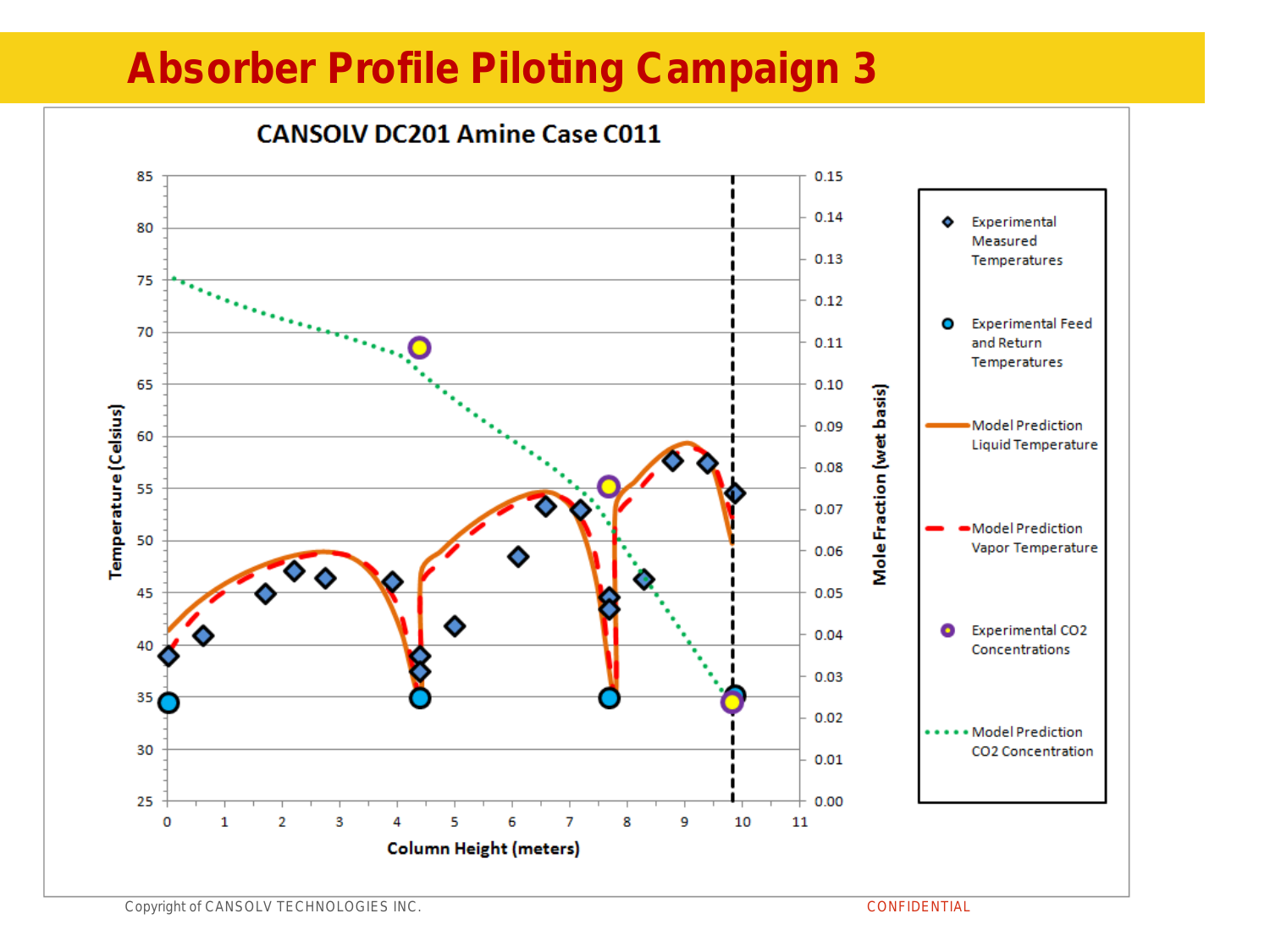### **CANSOLV DC201 Model Validation Absorber Results**

|                         | Unit   |      | <b>Piloting Campaign #1</b> |      |      |      |        |        |        |
|-------------------------|--------|------|-----------------------------|------|------|------|--------|--------|--------|
| Case                    | #      | 4    | 12                          | 16   | 17   | 18   | 29     | 30     | 31     |
| <b>Experimental CO2</b> |        |      |                             |      |      |      |        |        |        |
| Removal                 | %      | 91.1 | 91.9                        | 89.4 | 95.0 | 90.7 | 83.2   | 91.7   | 91.2   |
| Model Prediction CO2    |        |      |                             |      |      |      |        |        |        |
| Removal                 | %      | 91.7 | 92.9                        | 90.3 | 97.1 | 92.0 | 80.5   | 90.8   | 90.3   |
| % Difference in CO2     |        |      |                             |      |      |      |        |        |        |
| Removal                 | % diff | 0.7  | 1.1                         | 1.1  | 2.3  | 1.5  | $-3.3$ | $-1.0$ | $-1.0$ |

|                         | Unit   | <b>Piloting Campaign #2</b> |             |                  |       |      |                      |
|-------------------------|--------|-----------------------------|-------------|------------------|-------|------|----------------------|
| Case                    | #      | <b>RUN3</b>                 | <b>RUN4</b> | RUN <sub>5</sub> | RUN 8 |      | <b>RUN 12 RUN 15</b> |
| <b>Experimental CO2</b> |        |                             |             |                  |       |      |                      |
| Removal                 | %      | 90.1                        | 90.2        | 89.0             | 89.9  | 93.3 | 92.9                 |
| <b>Model Prediction</b> |        |                             |             |                  |       |      |                      |
| CO2 Removal             | %      | 92.0                        | 90.3        | 90.6             | 92.5  | 94.7 | 90.4                 |
| % Difference in CO2     |        |                             |             |                  |       |      |                      |
| Removal                 | % diff | 2.1                         | 0.2         | 1.8              | 2.8   | 1.5  | $-2.7$               |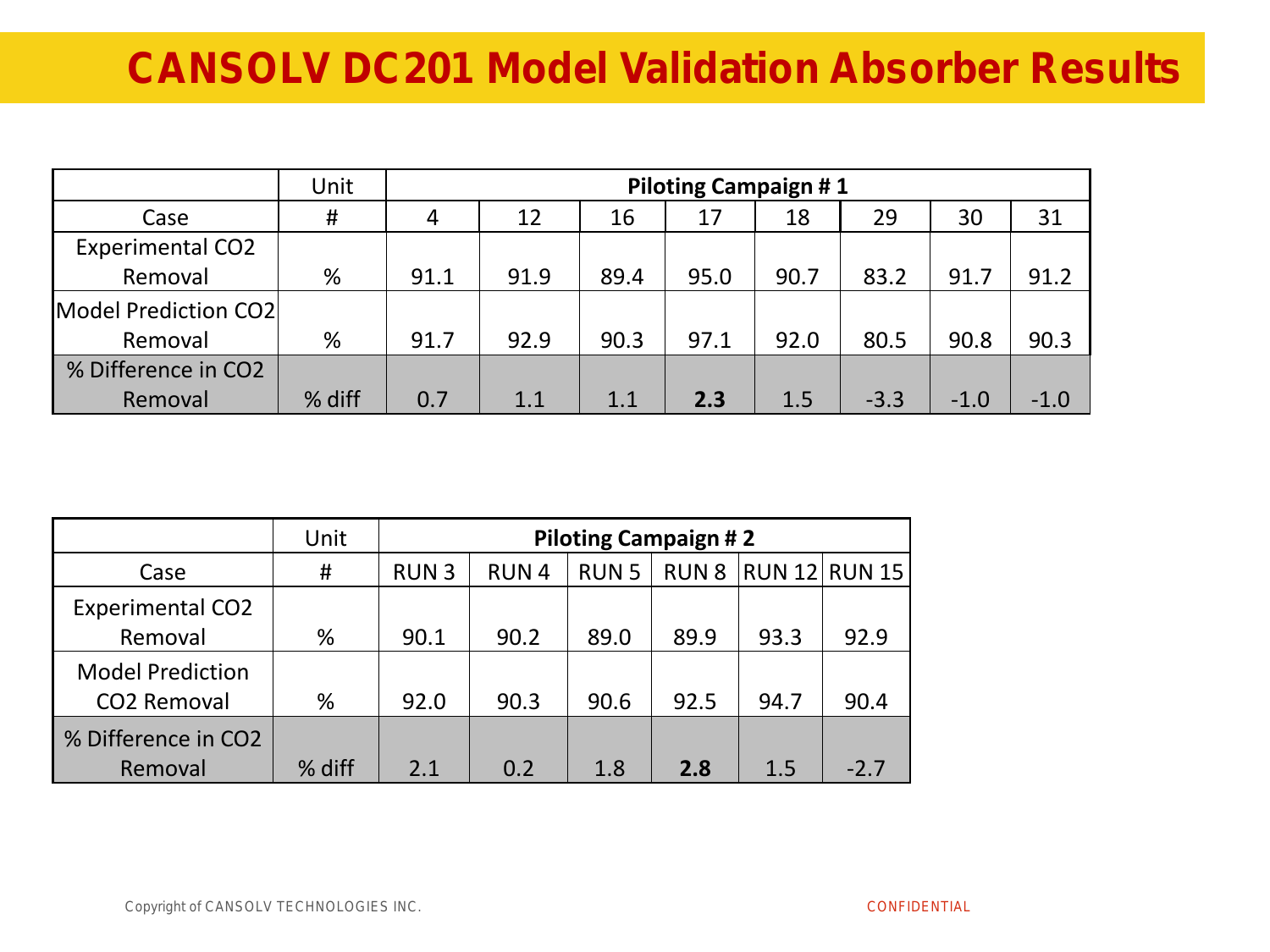### **CANSOLV DC201 Model Validation – Absorber Results**

|                                    | Unit   | <b>Piloting Campaign #3</b> |      |        |      |      |      |
|------------------------------------|--------|-----------------------------|------|--------|------|------|------|
| Case                               | #      | C009                        | C010 | C011   | C015 | C016 | C017 |
| <b>Experimental CO2</b><br>Removal | %      | 89.5                        | 93.7 | 83.4   | 90.3 | 88.2 | 91.3 |
| Model Prediction CO2<br>Removal    | %      | 89.6                        | 94.9 | 83.1   | 92.1 | 91.2 | 95.6 |
| % Difference in CO2<br>Removal     | % diff | 0.1                         | 1.3  | $-0.4$ | 1.9  | 3.5  | 4.6  |

To be corrected with Packing Height Design Margins

**Total Packing Margin = Model Uncertainly + Operational Uncertainty + Scale up Margin**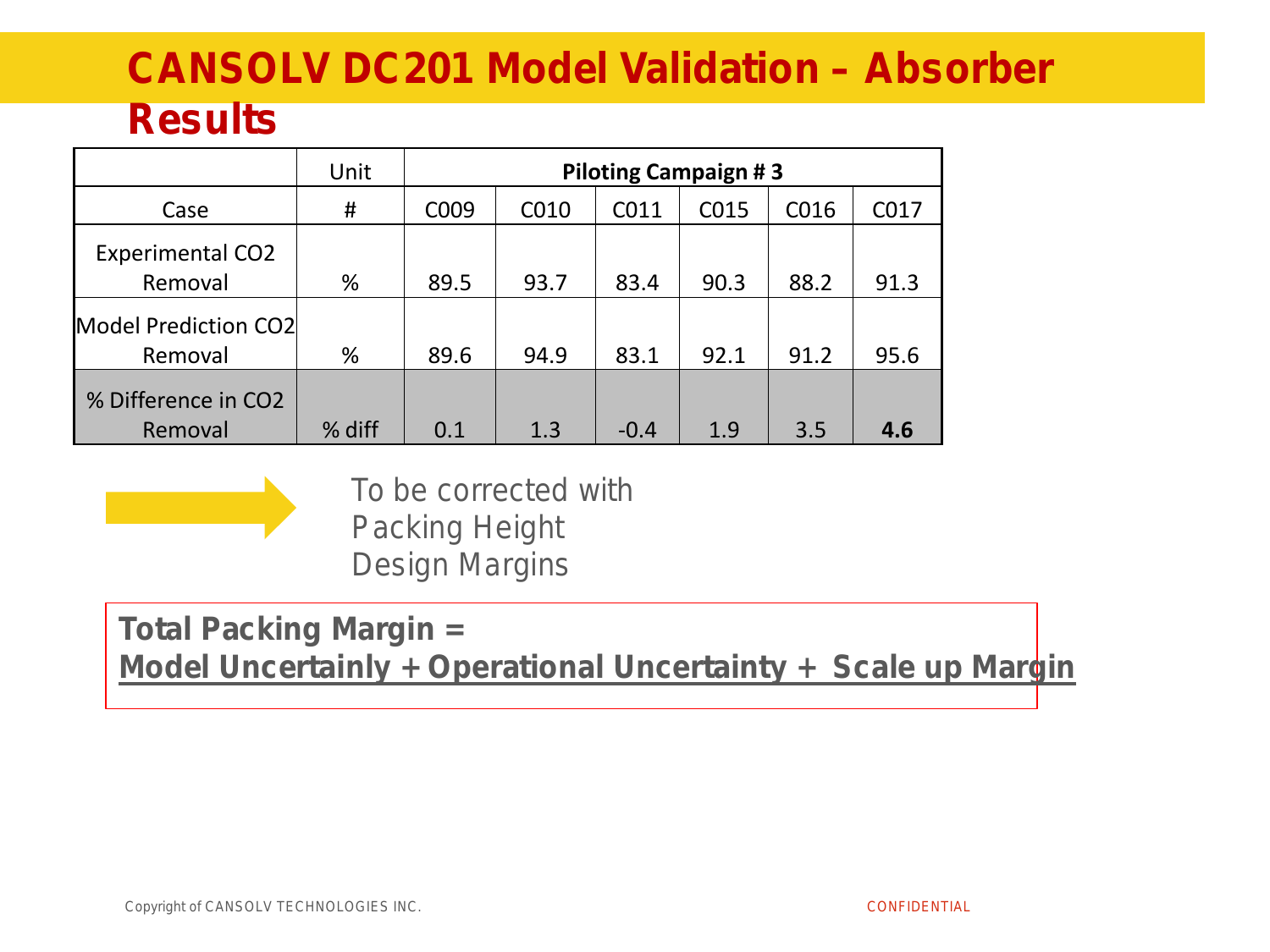### **CANSOLV DC201 Regenerator Model Validation & Design Margins**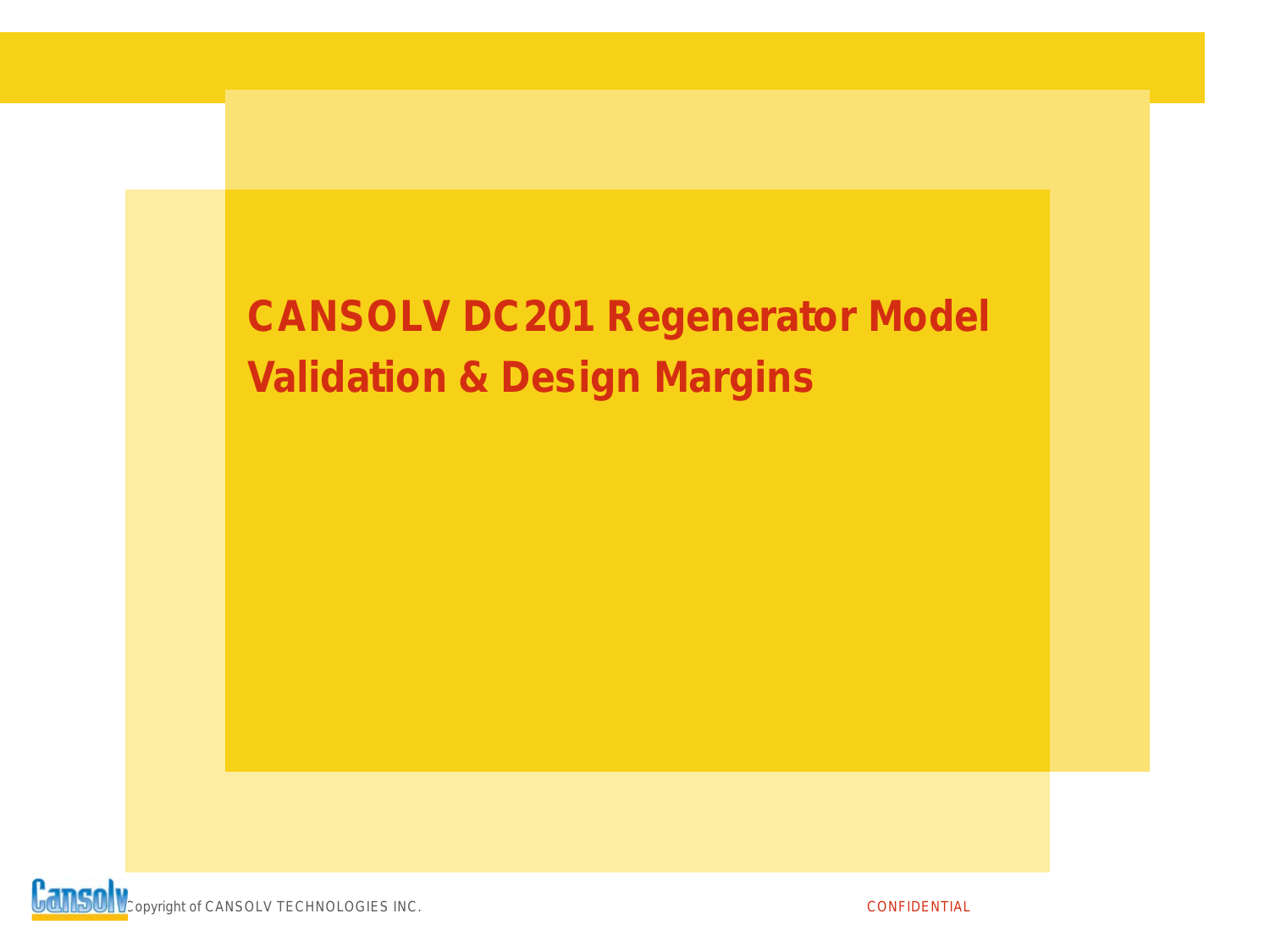### **Regenerator Profile Piloting Campaign 1**

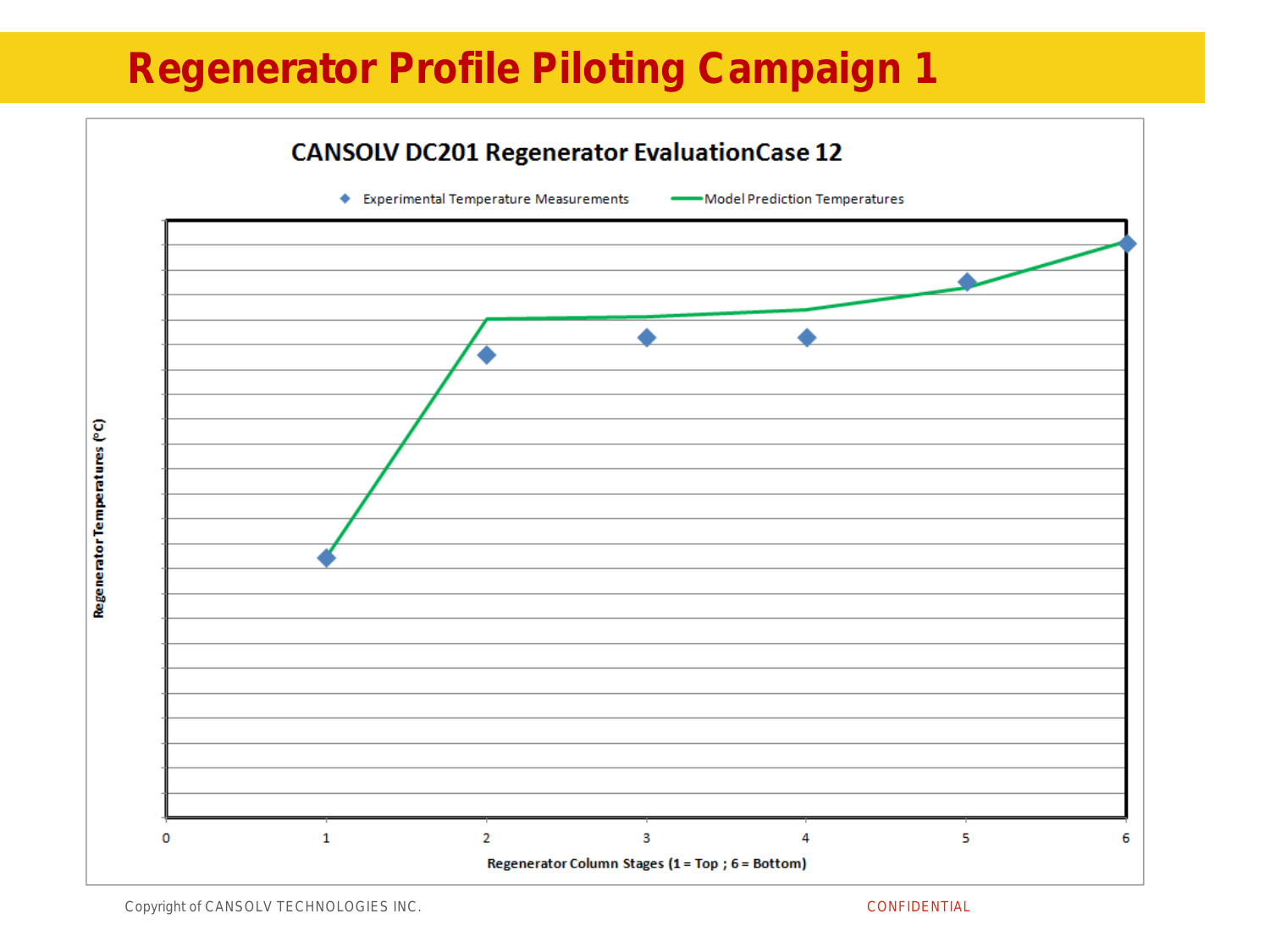### **Regenerator Profile Piloting Campaign 2**

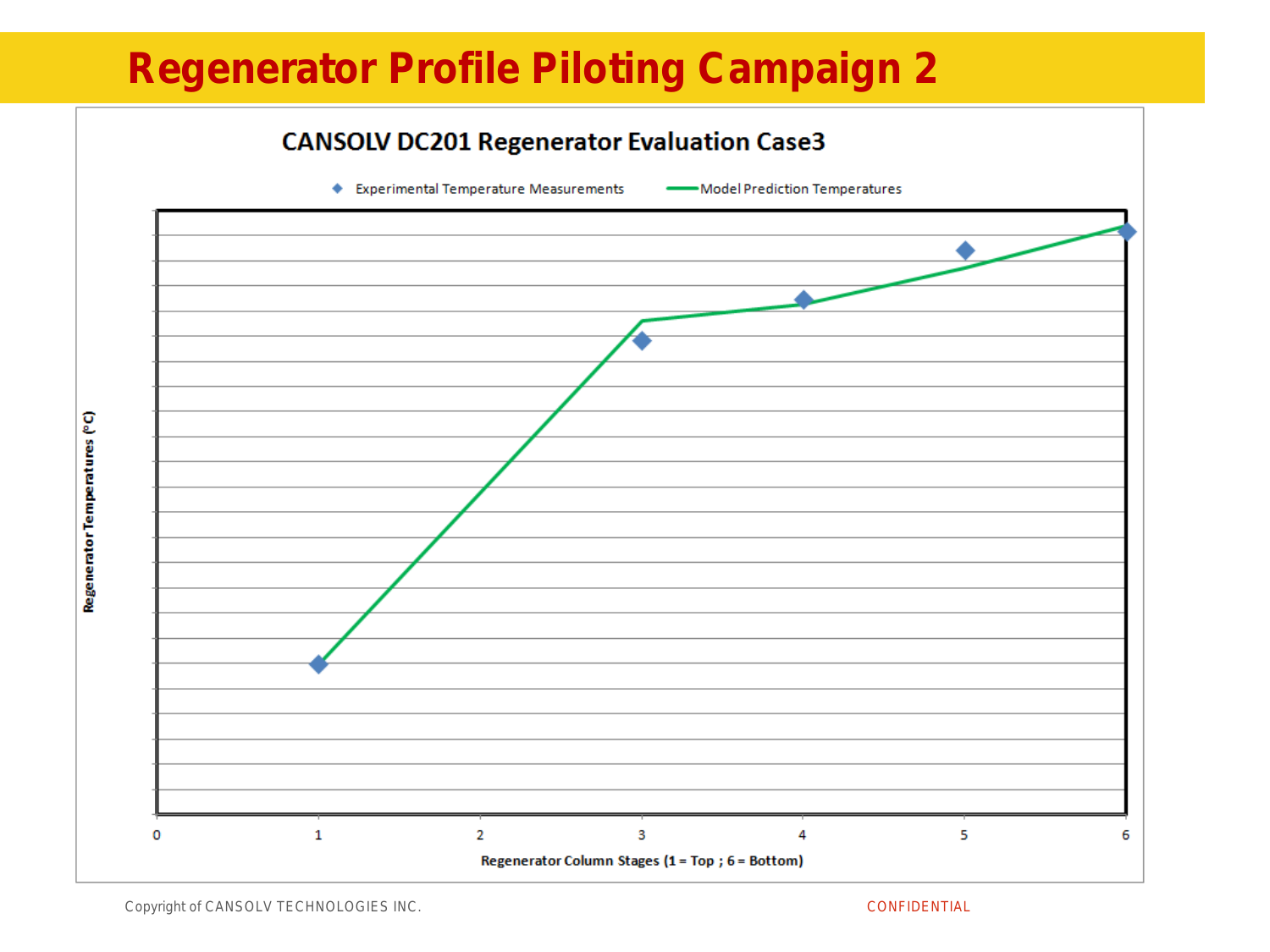### **Regenerator Profile Piloting Campaign 3**

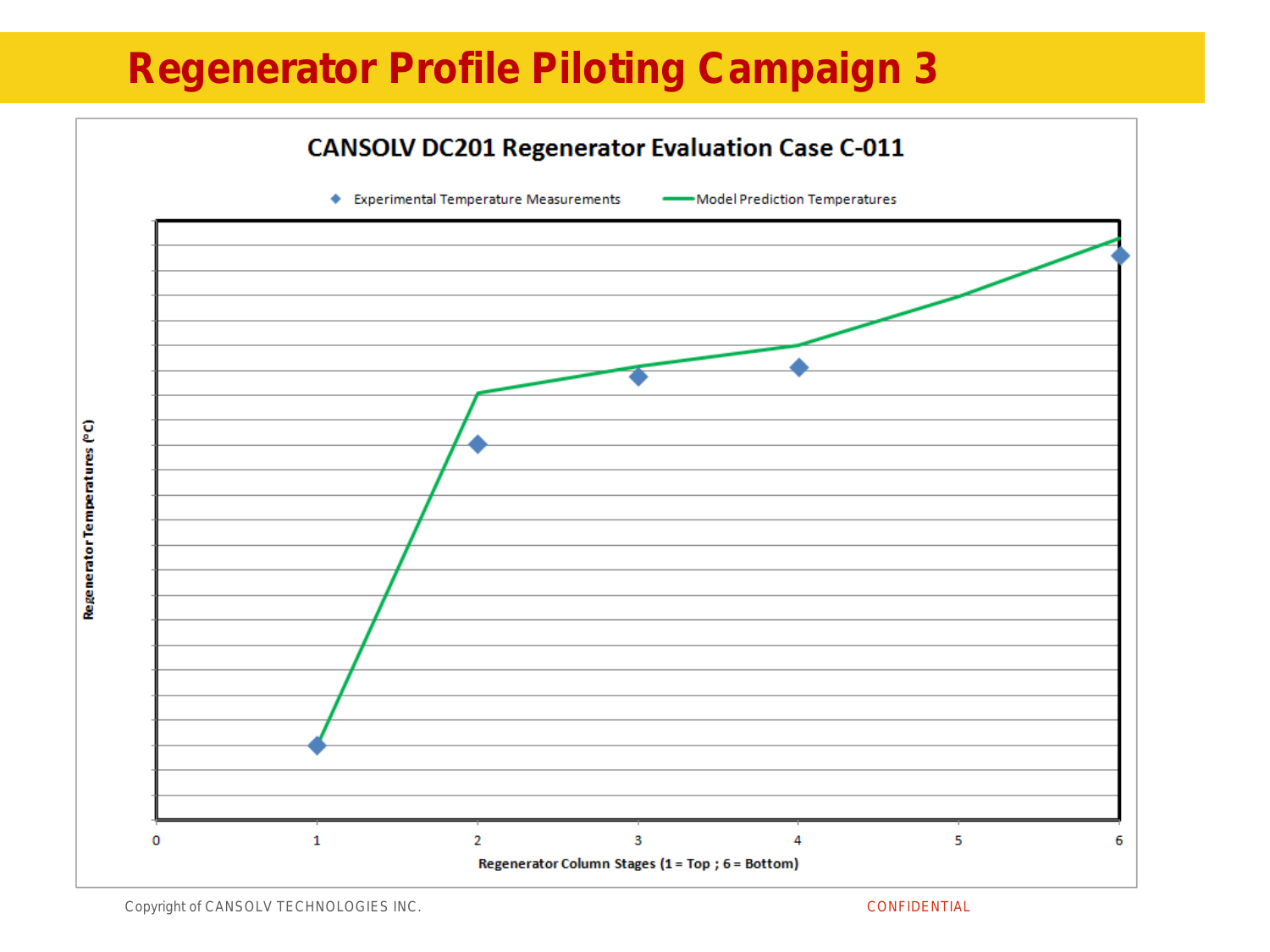### **CANSOLV DC201 Model Validation Regenerator**

| <b>Results</b>                                      |                       |                             |        |        |        |        |      |        |
|-----------------------------------------------------|-----------------------|-----------------------------|--------|--------|--------|--------|------|--------|
|                                                     | Unit                  | <b>Piloting Campaign #1</b> |        |        |        |        |      |        |
| Case                                                |                       | 12                          | 16     | 17     | 18     |        | 29   | 30     |
| Experimental Stripping Factor GJ/TonCO <sub>2</sub> |                       | 2.35                        | 2.41   | 2.55   | 2.41   | 2.54   | 2.62 | 2.82   |
| <b>Model Stripping Factor</b>                       | GJ/TonCO <sub>2</sub> | 2.23                        | 2.56   | 2.73   | 2.50   | 2.72   | 2.62 | 3.00   |
| % Difference                                        | $\frac{1}{2}$         | 5.1                         | $-6.2$ | $-7.1$ | $-3.7$ | $-7.1$ | 0.0  | $-6.4$ |

|                               | Unit                  | <b>Piloting Campaign #2</b> |      |        |      |  |
|-------------------------------|-----------------------|-----------------------------|------|--------|------|--|
| <b>Case</b>                   | l#                    | 3                           |      |        | 81   |  |
| <b>Experimental Stripping</b> |                       |                             |      |        |      |  |
| lFactor                       | GJ/TonCO <sub>2</sub> | 3.22                        | 3.28 | 3.22   | 3.19 |  |
| <b>Experimental Stripping</b> |                       |                             |      |        |      |  |
| Factor corrected for heat     |                       |                             |      |        |      |  |
| lloss                         | GJ/TonCO <sub>2</sub> | 3.06                        | 3.12 | 3.06   | 3.03 |  |
|                               |                       |                             |      |        |      |  |
| Model Stripping Factor        | GJ/TonCO <sub>2</sub> | 3.08                        | 3.07 | 3.10   | 3.01 |  |
| % Difference                  | $\frac{1}{6}$         | $-0.7$                      | 1.5  | $-1.3$ |      |  |

|                                             | lUnit                 |      | <b>Piloting Campaign #3</b> |      |
|---------------------------------------------|-----------------------|------|-----------------------------|------|
| Experimental Stripping Factor $ G /TonCO$ , |                       | 2.78 | 2.51                        | 2.63 |
| <b>Model Stripping Factor</b>               | GJ/TonCO <sub>2</sub> | 2.75 | 2.65                        | 2.80 |
| % Difference                                | ℅                     | 1.1  | $-5.6$                      |      |

Copyright of CANSOLV TECHNOLOGIES INC. The contract of contract of contract of contract of contract of contract of contract of contract of contract of contract of contract of contract of contract of contract of contract of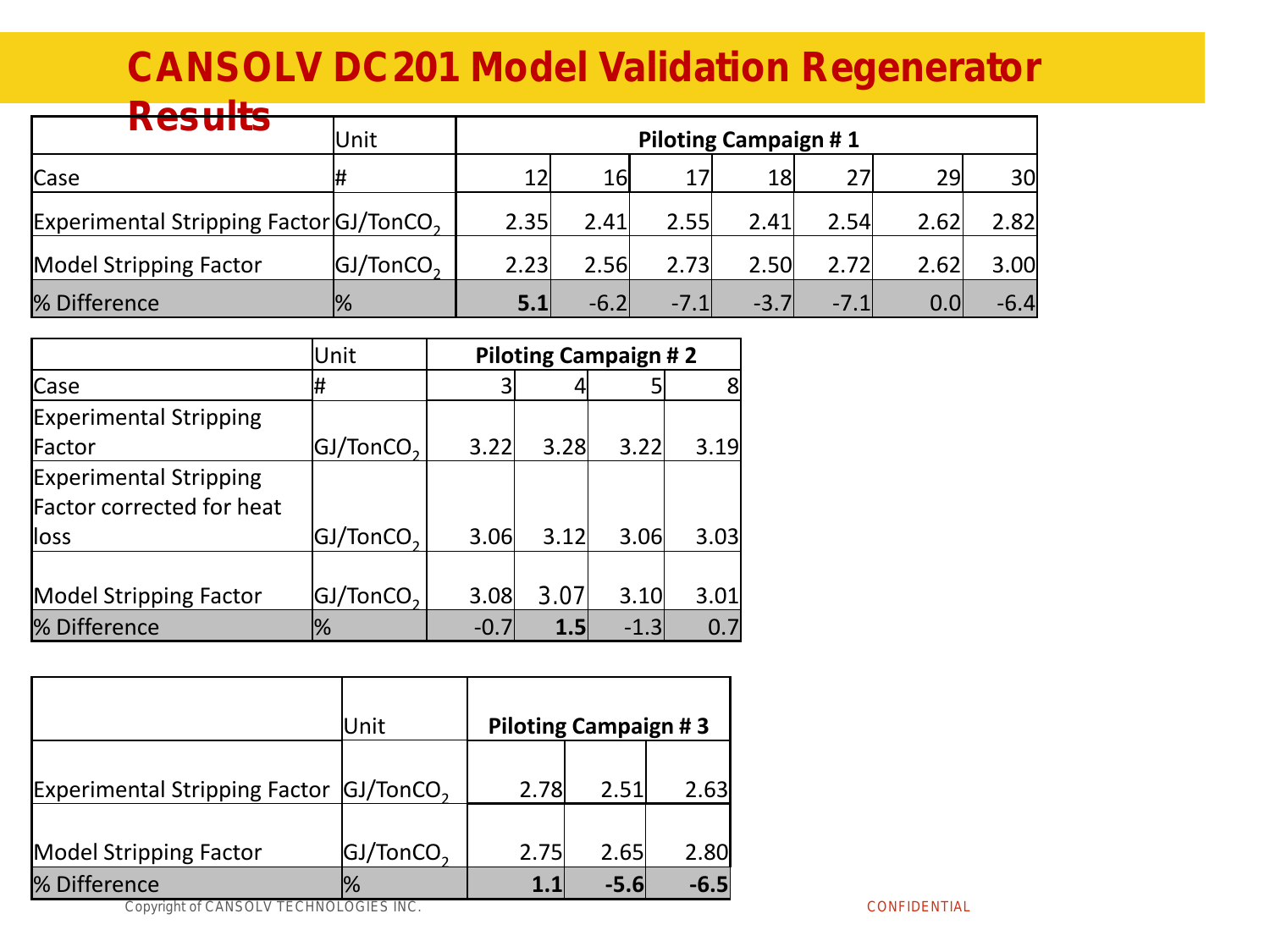### **CANSOLV DC201 Model Validation – Regenerator Results**

Maximum under prediction of Stripping Factor:

Piloting Campaign  $1 = 5.1$  %

Piloting Campaign  $2 = -4.0 \%$ 

Piloting Campaign  $3 = 1.1$  %

To be corrected with Energy Consumption Design Margins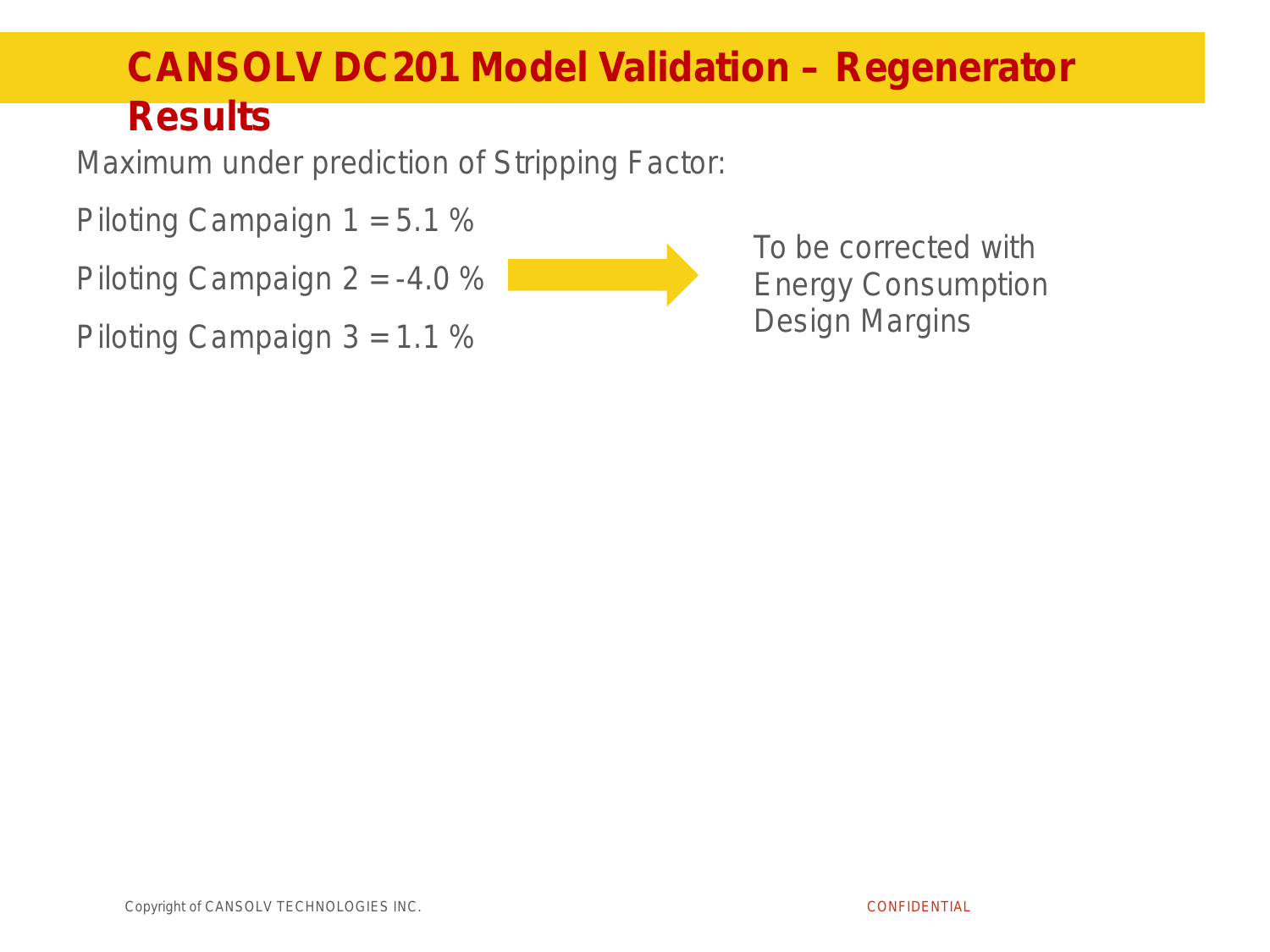# Thank you!

## Questions…?

Copyright of CANSOLV TECHNOLOGIES INC. **CONFIDENTIAL** CONFIDENTIAL